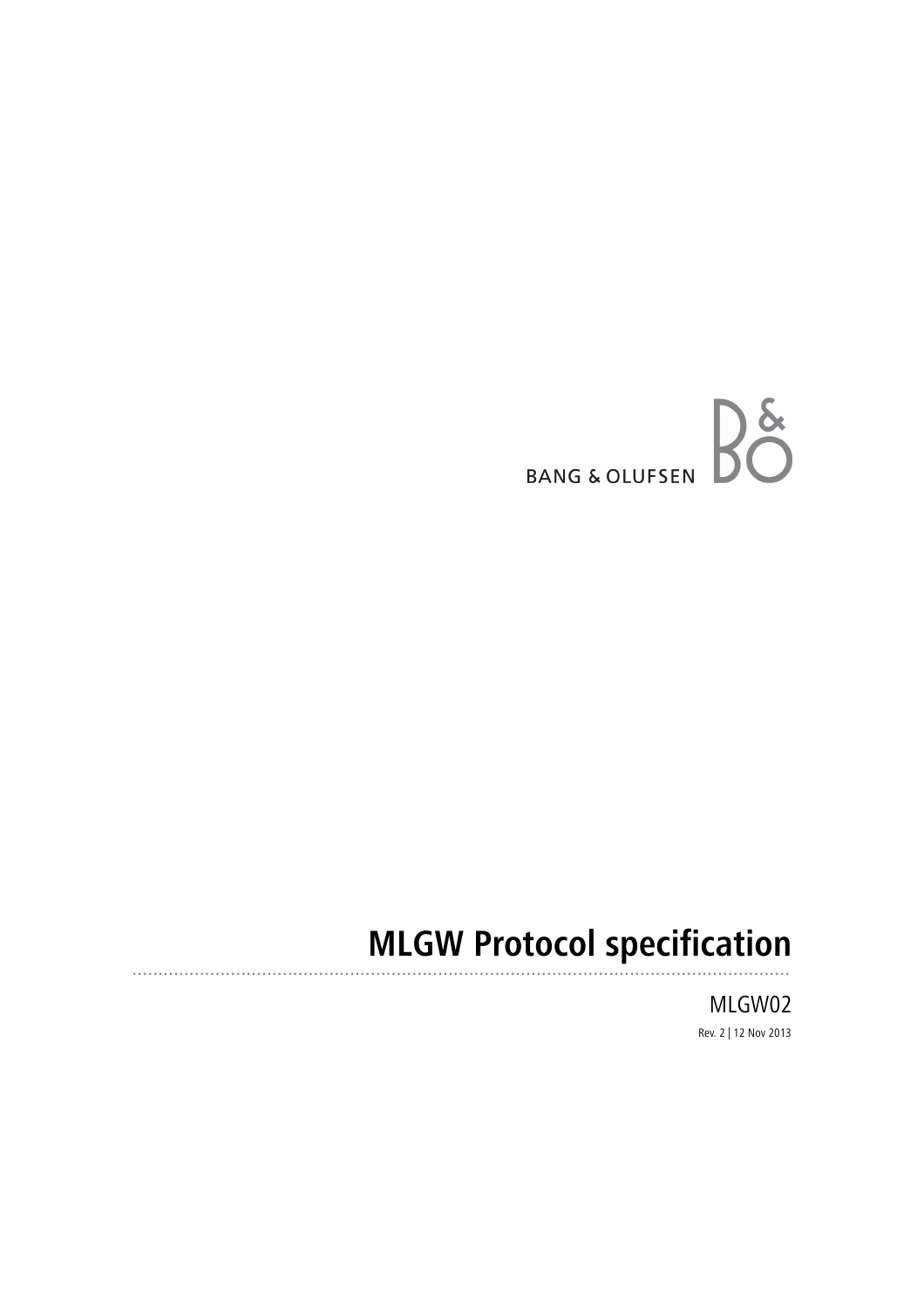

# Contents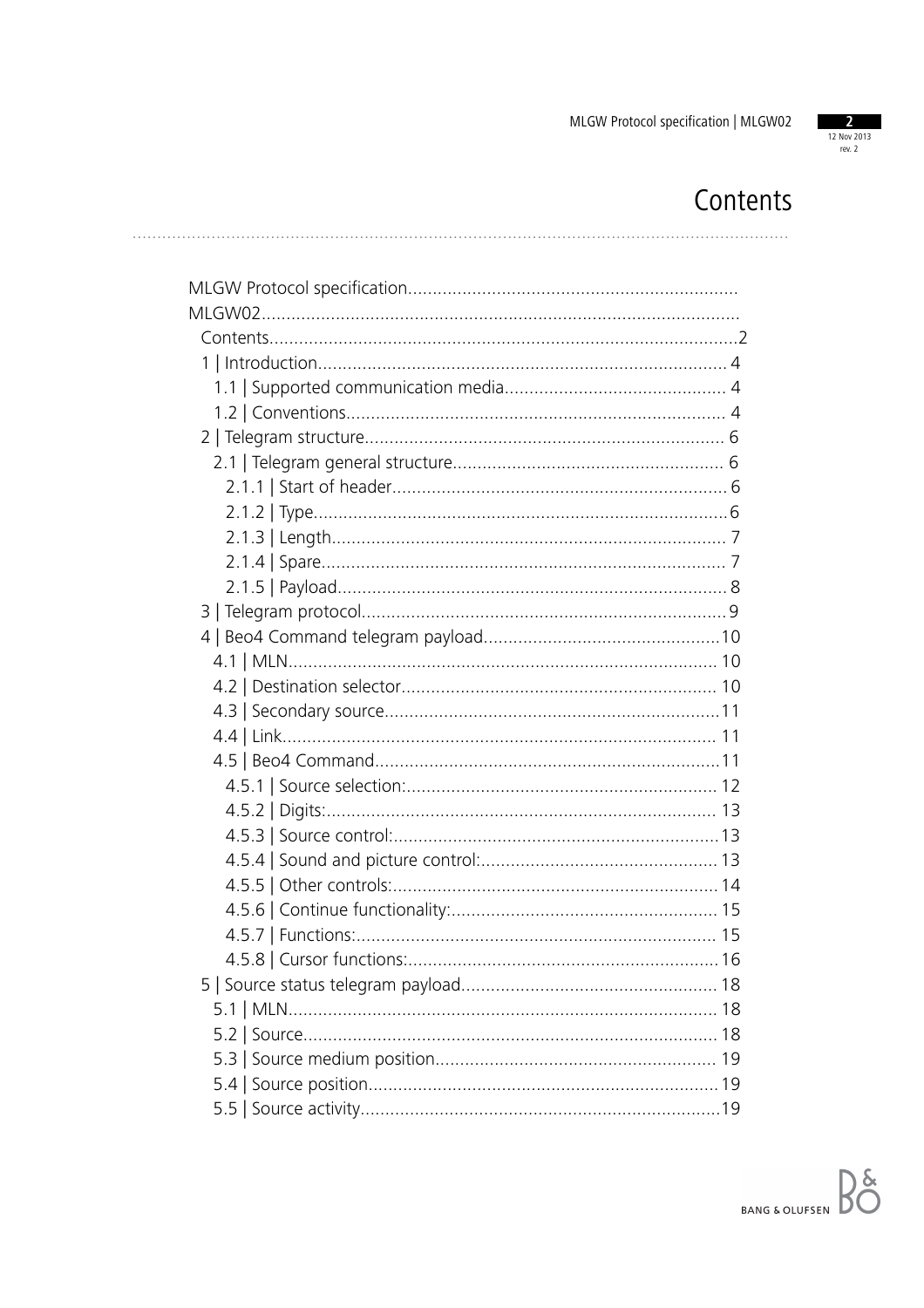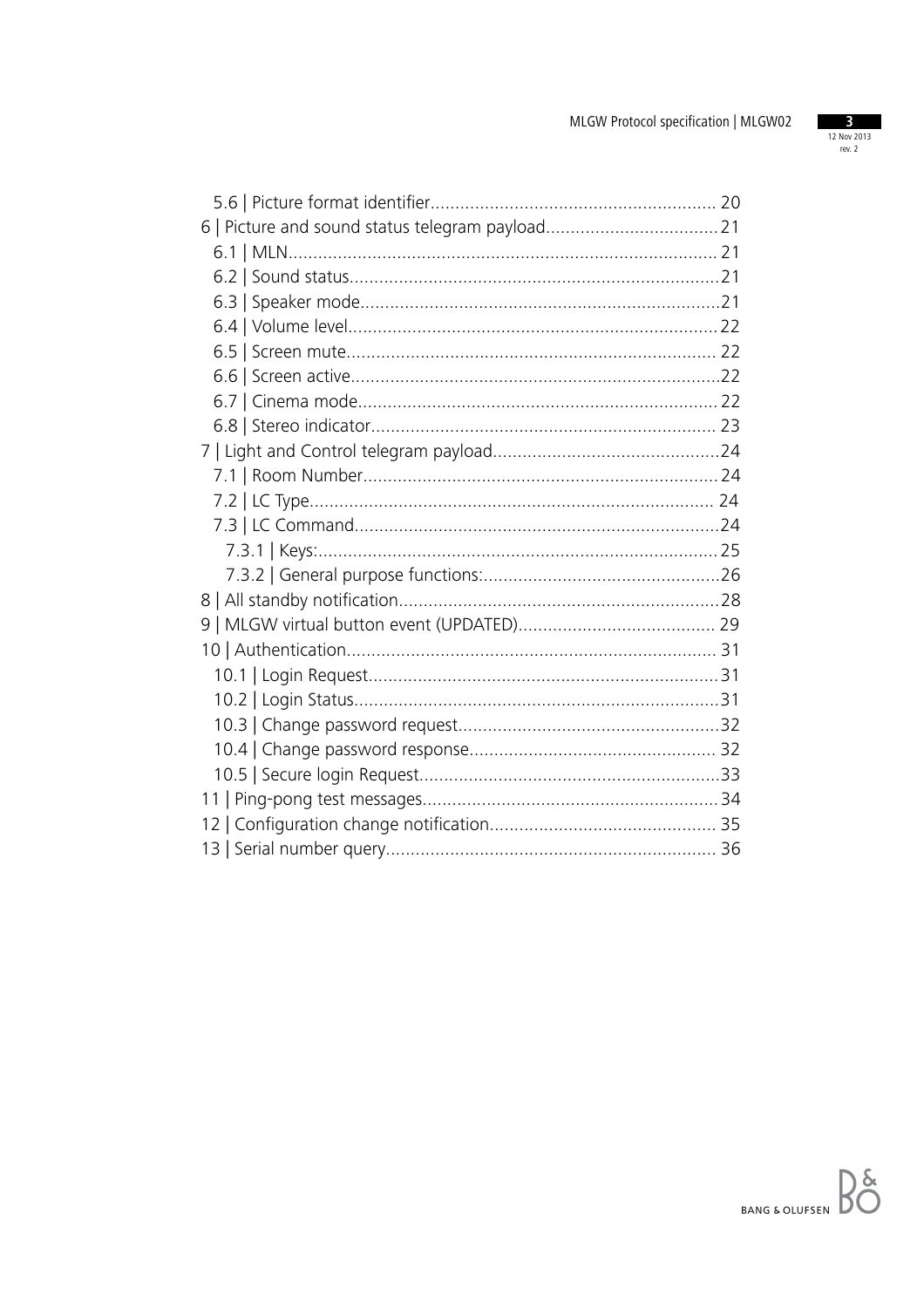12 Nov 2013 rev. 2

# 1 | Introduction

.....................................................................................................................................

This document specifies the general purpose protocol for communicating Beolink with a 3rd party controller.

The current version of the protocol is 2.3 and corresponds to MLGW software release 2.20a.

This protocol is backwards compatible with MLGW01 RS232 protocol.

5 types of messages are conveyed by the protocol:

- ° Commands from the controller to Beolink products
- ° Commands from the controller to MLGW macro programming
- ° Status information from the products to the controller
- ° Light and Control commands received by the products are forwarded to the controller
- ° Authentication messages and configuration notifications for mobile applications

All messages are packetized in what is called a "telegram", which provides message synchronization and identification. Telegrams carry a payload with the actual information.

### 1.1 | Supported communication media

MLGW Protocol can be carried over any transparent, character-oriented interface.

Examples are: TCP socket connection; asynchronous serial link.

### 1.2 | Conventions

° All data in this protocol is binary-encoded.

° "Byte" or "character" are used interchangeably.

° All integer values are represented in hexadecimal notation, preceded by the standard "0x" prefix. E.g. 0x0A represents the decimal value 10.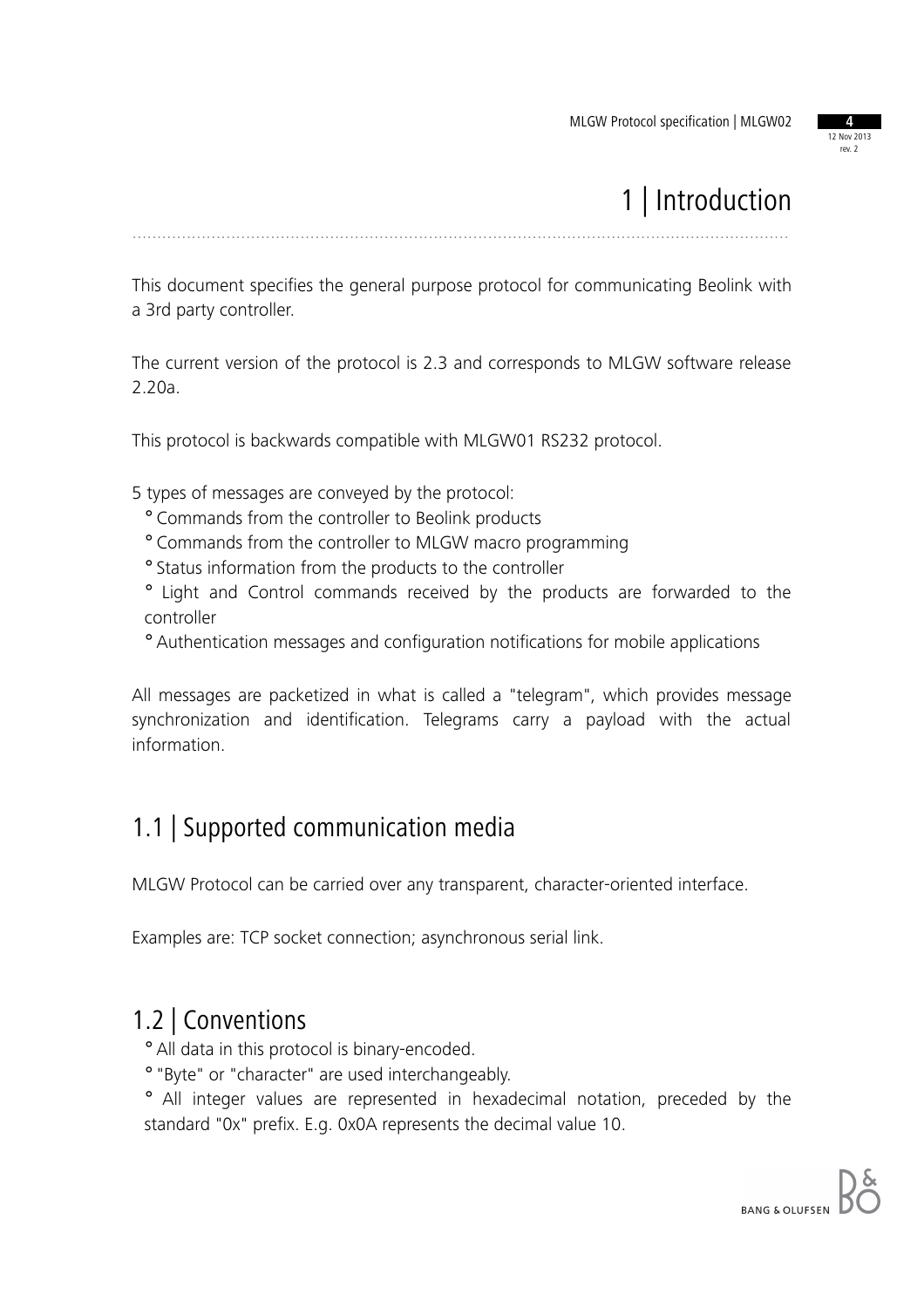12 Nov 2013 rev. 2

° Large integers, which are represented with 2 bytes, are always transmitted and interpreted as most significant byte first, followed by the least significant byte. For example, the number 0x1234 is transmitted as 0x12 followed by 0x34.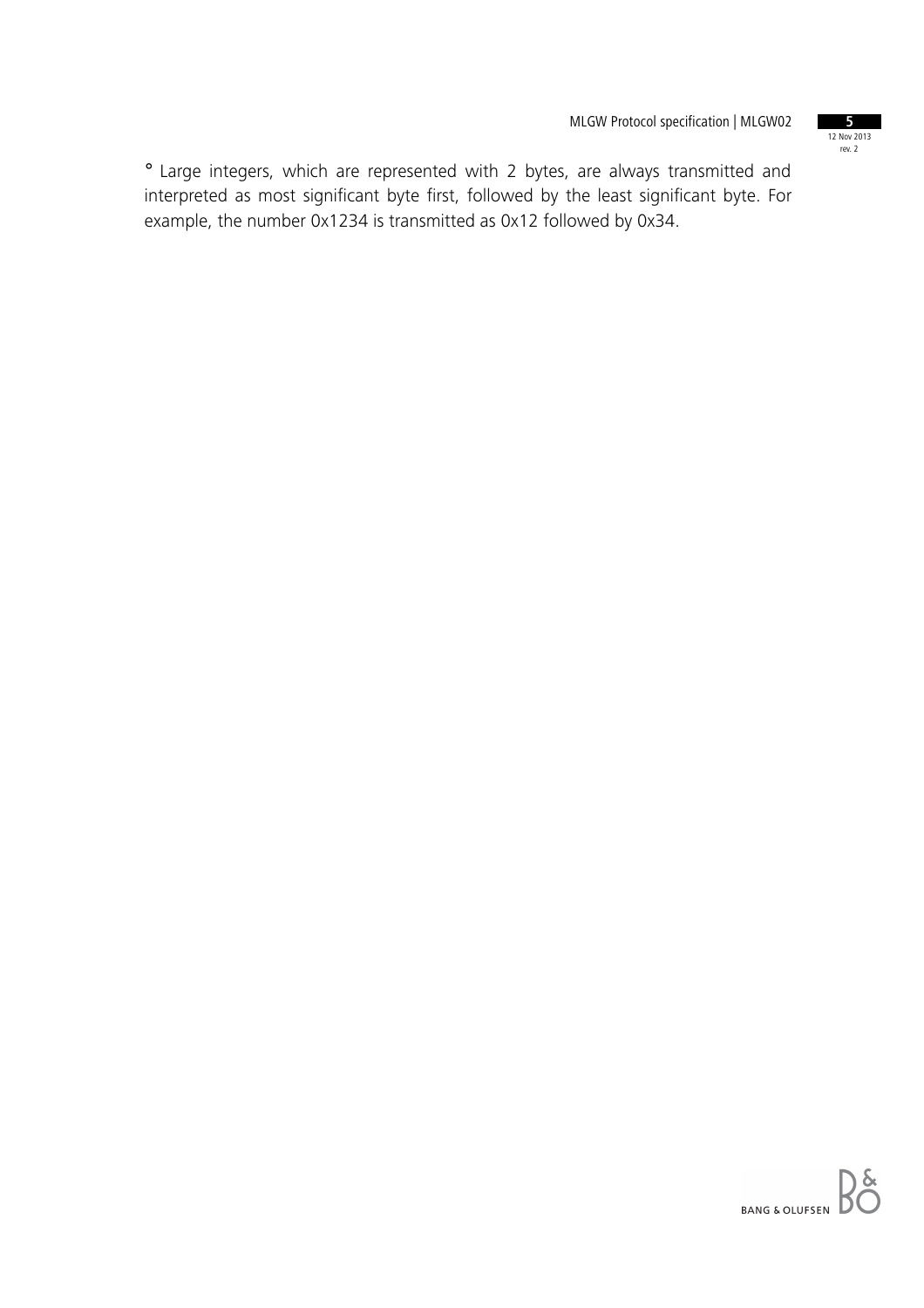

## 2 | Telegram structure

This section specifies all MLGW Protocol telegrams.

### 2.1 | Telegram general structure

All telegrams consist of a header followed by a payload.

The header provides frame synchronization, and indicates the type of information in the rest of the telegram (payload).

.....................................................................................................................................

The payload includes the actual information transmitted to, or received from, the Beolink network.

The structure of a telegram is the following:

| SOH  | <b>iype</b> | Length | Spare  | payload         |
|------|-------------|--------|--------|-----------------|
| 0x01 | byte        | , byte | I byte | variable length |

Description of header fields:

### 2.1.1 | Start of header

This is a fixed character used for frame synchronization.

### 2.1.2 | Type

This parameter identifies the payload type.

Payload types supported in this specifications and their coding are:

| Payload type<br>Direction<br>Value<br><b>Notes</b> |
|----------------------------------------------------|
|----------------------------------------------------|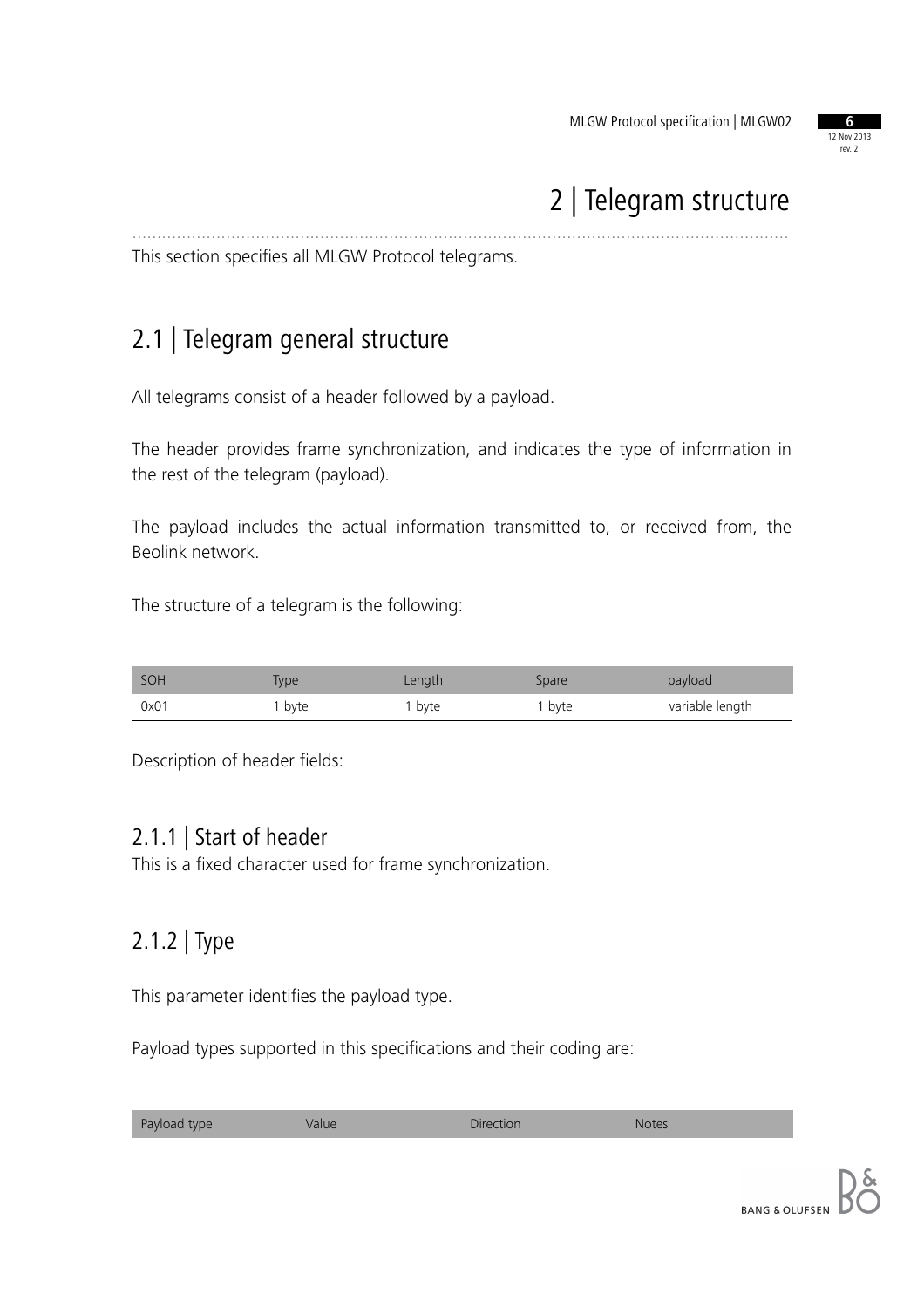12 Nov 2013 rev. 2

| Payload type                   | Value | <b>Direction</b>      | <b>Notes</b>                              |
|--------------------------------|-------|-----------------------|-------------------------------------------|
| Beo4 Command                   | 0x01  | Controller to Beolink |                                           |
| Source status                  | 0x02  | Beolink to Controller |                                           |
| Picture and sound status       | 0x03  | Beolink to Controller | Products<br>with<br><b>MLGW</b>           |
|                                |       |                       | compatible SW                             |
| Control 0x04<br>Light<br>and   |       | Beolink to Controller | Products<br>with<br><b>MLGW</b>           |
| command                        |       |                       | compatible SW                             |
| All standby notification       | 0x05  | MLGW to Controller    | Since MLGW SW 1.5                         |
| MLGW virtual button event 0x20 |       | Bidirectional         | Since<br><b>MLGW</b><br><b>SW</b><br>1.2. |
|                                |       |                       | notification since SW 1.8                 |
| Login request                  | 0x30  | Controller to MLGW    | Since MLGW SW 1.3                         |
| Login status                   | 0x31  | MLGW to Controller    | Since MLGW SW 1.3                         |
| Change password request        | 0x32  | Controller to MLGW    | Since MLGW SW 1.3                         |
| Change password response 0x33  |       | MLGW to Controller    | Since MLGW SW 1.3                         |
| Secure login request           | 0x34  | Controller to MLGW    | Since MLGW SW 1.3                         |
| Ping                           | 0x36  | Controller to MLGW    | Since MLGW SW 1.3                         |
| Pong                           | 0x37  | MLGW to Controller    | Since MLGW SW 1.3                         |
| Configuration<br>change 0x38   |       | MLGW to Controller    | Since MLGW SW 1.3                         |
| notification                   |       |                       |                                           |
| Request Serial Number          | 0x39  | Controller to MLGW    | Since MLGW SW 1.4                         |
| Serial Number                  | 0x3A  | MLGW to Controller    | Since MLGW SW 1.4                         |
| Location based event           | 0x40  | Controller to MGLW    | BeoHome branch                            |

Telegrams with type values other than the above shall be discarded and not interpreted. Optionally, a warning message can be raised or logged, if applicable, to indicate protocol version incompatibility.

### 2.1.3 | Length

Length specifies the number of data bytes in the payload. It is an unsigned integer in the range 0x00 to 0xEF.

Values beyond 0xEF are reserved for future protocol extensions. Telegrams with such values should be discarded and not interpreted.

### 2.1.4 | Spare

For future use. Must be set to 0x00 for this version of the specification, and should be ignored by a device conforming to this version of the protocol.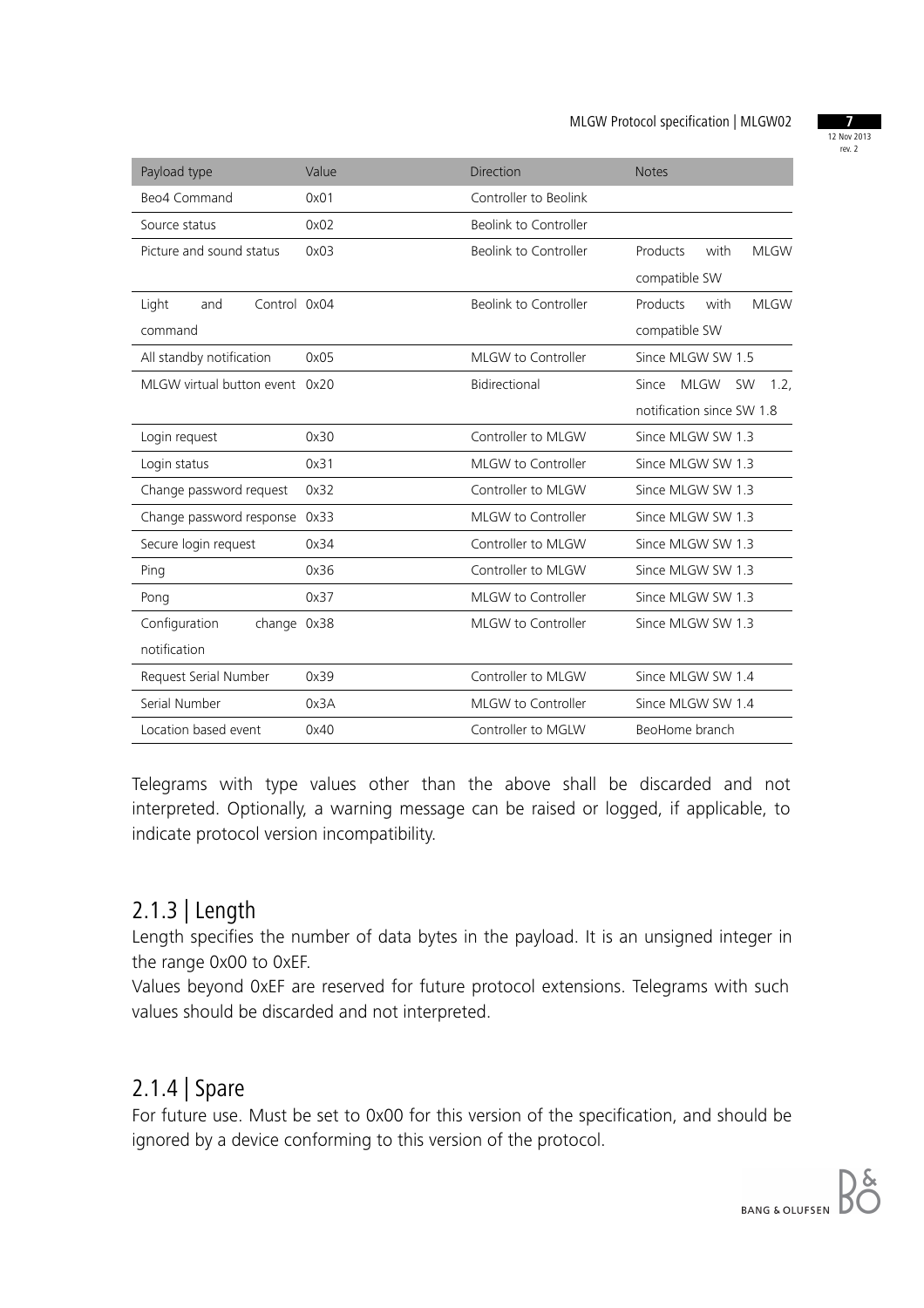

### 2.1.5 | Payload

The payload represents the data traversing the gateway, and its structure is specified in the following sections.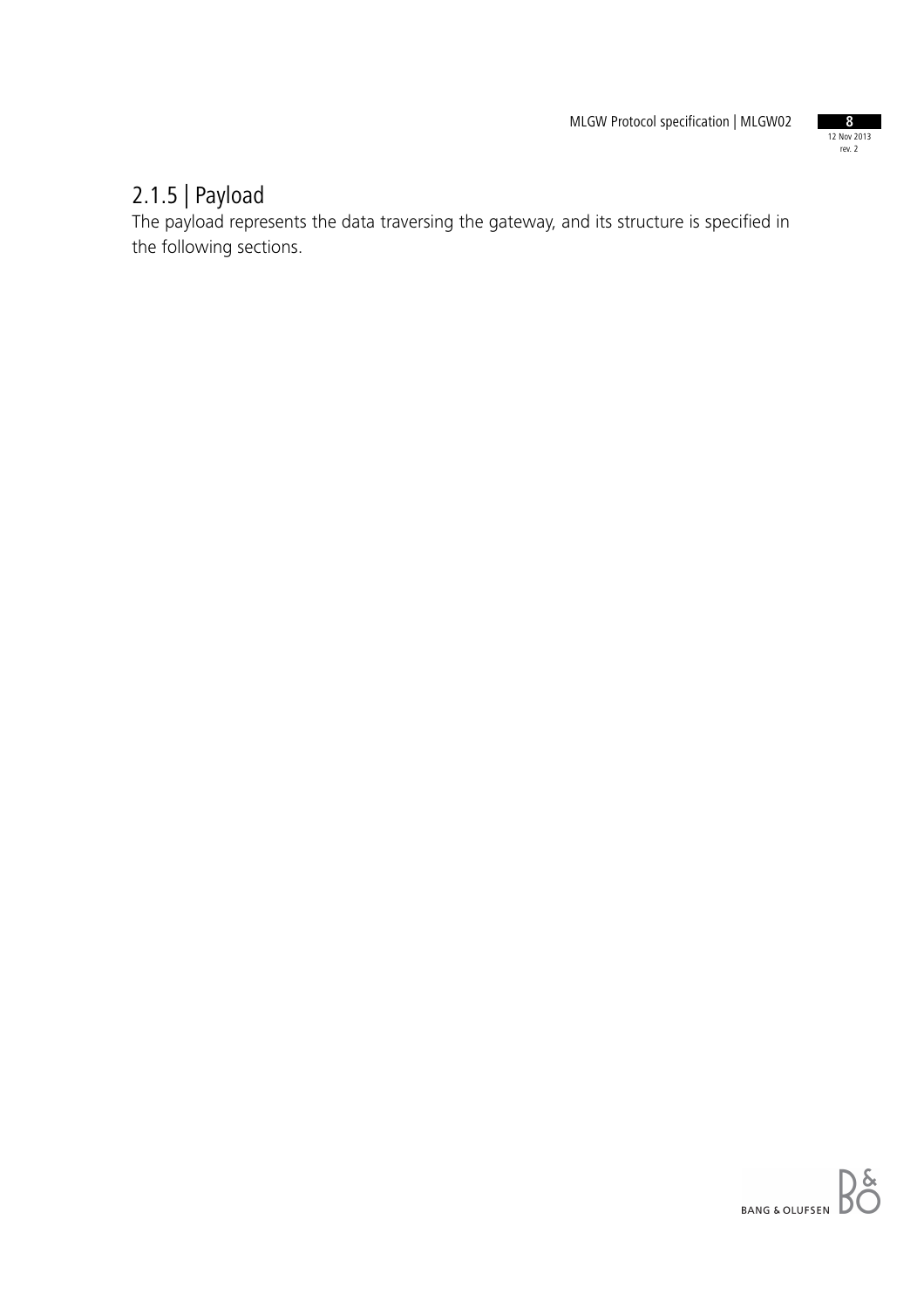

### 3 | Telegram protocol

.....................................................................................................................................

The following procedure is a recommendation on how to process the incoming characters in order to provide telegram synchronism. MLGW itself follows this recommendation, and the 3rd party controller should proceed similarly.

1. Discard all characters until reception of Start of Header (0x01, ASCII SOH).

2. Receive and decode the rest of the header (3 extra characters)

3. Receive the data corresponding to the payload: as many bytes as indicated by the length header parameter.

4. If not enough data has been received to complete the telegram, and the link is inactive for more than 1 second, then discard all characters received and start searching for a new telegram (step 1).

5. If the type value is unsupported, discard the whole telegram. Do the same if any of the other header parameters is out of range.

6. Process the payload.

This way, there will be no deadlocks if a character has been lost or inserted (e.g. due to interference), or if telegram synchronization has been lost (e.g. due to reconnection of the RS232 cable, or power-up of one of the devices).

In order to avoid buffer overflow, a 255 byte receiving buffer should be considered for storing and analyzing the received telegram. This is independent of any extra input queuing provided by the operating system.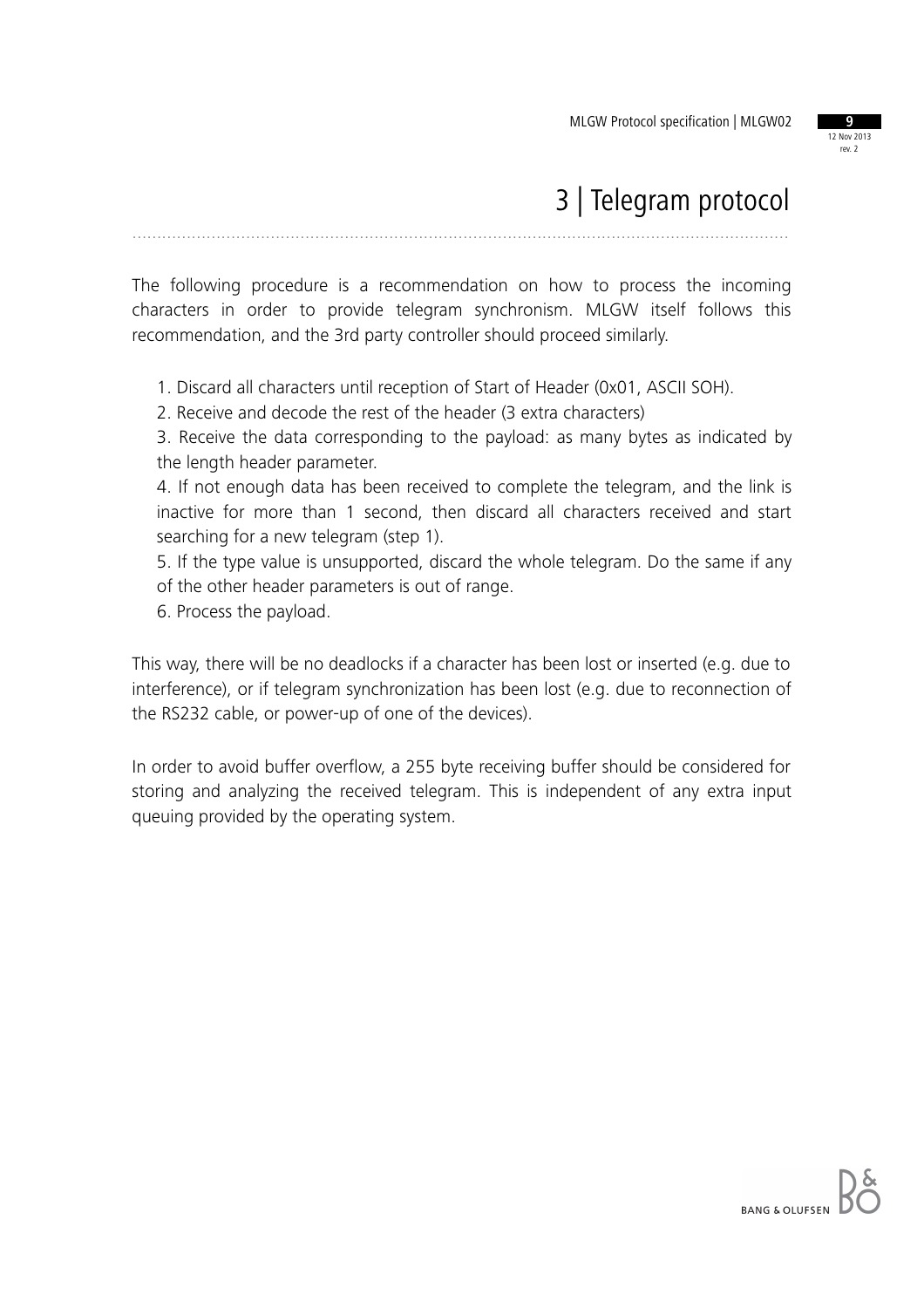

# 4 | Beo4 Command telegram payload

.....................................................................................................................................

There are 2 possible structures for this telegram; the extended version allows for selection of secondary sources.

| <b>MLN</b> | Destination selector | Beo4 Command |
|------------|----------------------|--------------|
| 1 byte     | 1 byte               | 1 byte       |
|            |                      |              |

| <b>MLN</b> | Destination selector | Beo4 Command      | Secondary source  | Link   |
|------------|----------------------|-------------------|-------------------|--------|
| 1 byte     | 1 byte               | <sup>1</sup> byte | <sup>1</sup> byte | 1 byte |

This telegram emulates Beo4 commands. It works on all MLGW compatible products.

### 4.1 | MLN

Masterlink Node number of the product to control.

### 4.2 | Destination selector

This parameter determines to which part of a system the command is targeted.

° In case of an audio product, always select "Audio Source".

° In case of a video product, normally you should select "Video Source".

° If you only want to switch / operate the audio source of a video product, without affecting the video source, then you should use "Audio Source" on the video product. This is analogous to using the AV option on Beo4.

° If the video product has a B&O VCR or a second DVD player attached to the SCART or other input connectors, then the command can be routed to the corresponding player by means of the two remaining options.

Destination selector coding:

| Destination selector | Value |
|----------------------|-------|
| Video source         | 0x00  |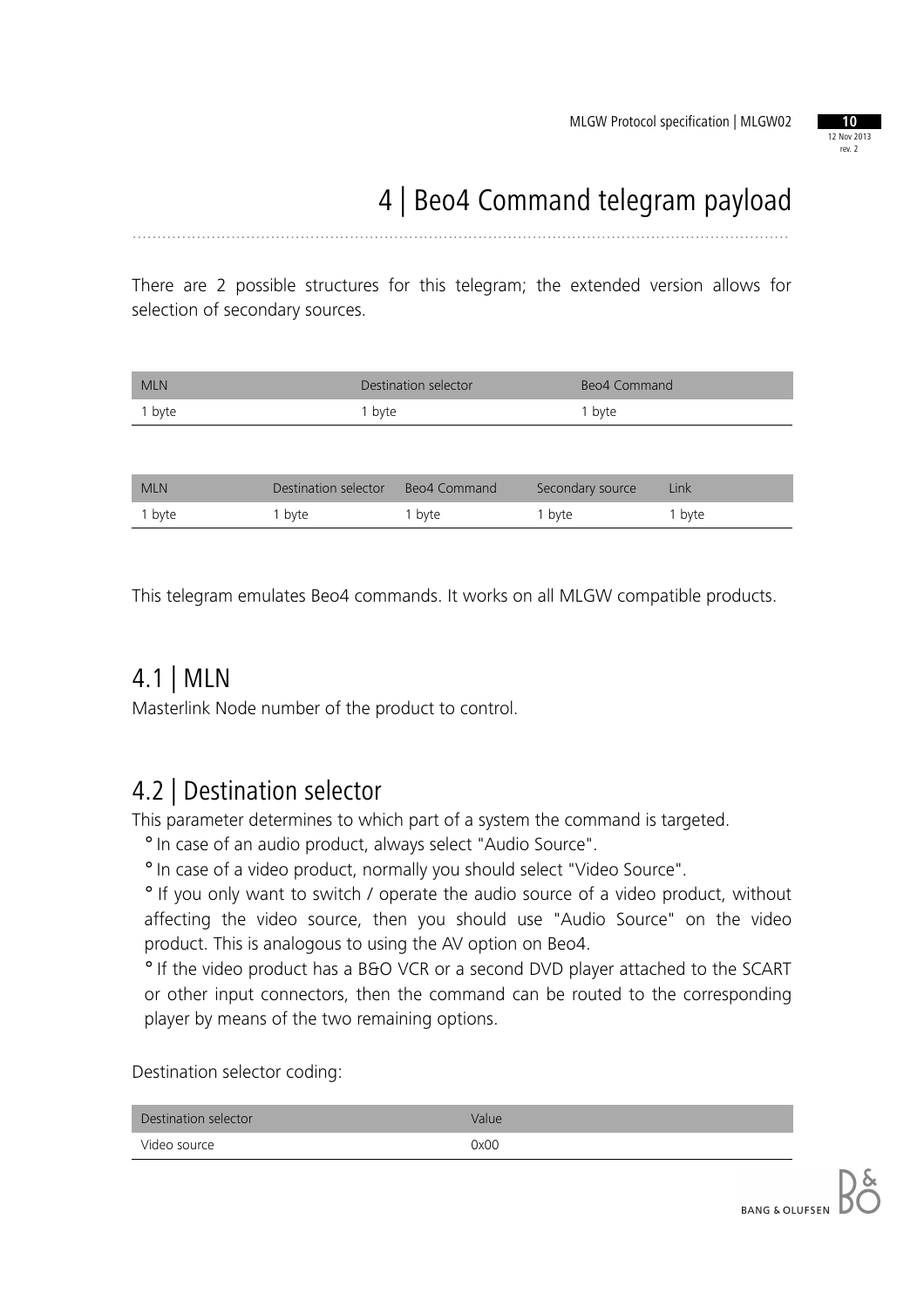

| Destination selector           | Value |
|--------------------------------|-------|
| Audio source                   | 0x01  |
| V.TAPE/V.MEM                   | 0x05  |
| All products (for ALL STANDBY) | 0x0F  |

### 4.3 | Secondary source

If the source to control is a secondary source (V.TAPE2 / DVD2 / V.MEM2), then **Destination selector** should be set to 0x05, and **Secondary source** to 0x01:

| Secondary source | Source to control       |
|------------------|-------------------------|
| 0x00             | V.MEM, V.TAPE           |
| 0x01             | V.TAPE2 / DVD2 / V.MEM2 |

### 4.4 | Link

This field provides the functionality of Beo4 LINK prefix for selecting a remote source.

This is only necessary for sources that have a local source, to distinguish between the local and the remote source. It may also be required for controlling products in OPTION 4.

| Link | Source to control                |
|------|----------------------------------|
| 0x00 | Local / default source           |
| 0x01 | Remote source / OPTION 4 product |

### 4.5 | Beo4 Command

The commands available are listed below, grouped into categories. Each command corresponds to functions available on Beo4.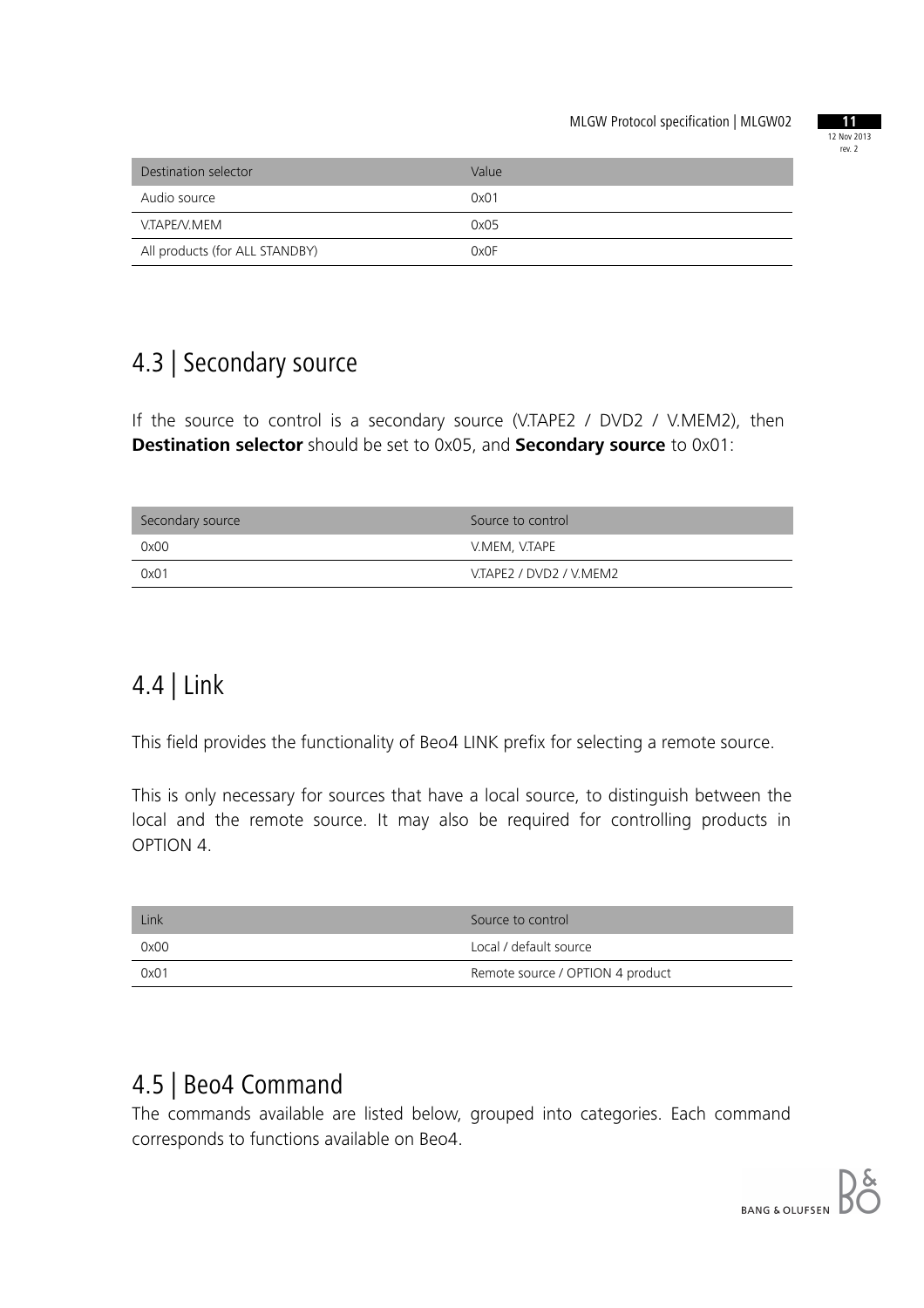12 Nov 2013 rev. 2

Commands are grouped by functionality, and both decimal and hexadecimal codes are given.

### 4.5.1 | Source selection:

| Command                      | Hex  | Dec |
|------------------------------|------|-----|
| STANDBY                      | 0x0C | 012 |
| <b>SLEEP</b>                 | 0x47 | 071 |
| ${\sf TV}$                   | 0x80 | 128 |
| <b>RADIO</b>                 | 0x81 | 129 |
| AUX_V / DTV2                 | 0x82 | 130 |
| AUX_A                        | 0x83 | 131 |
| VTR / V.MEM / DVD2           | 0x85 | 133 |
| CDV / DVD                    | 0x86 | 134 |
| CAMCORDER / CAMERA           | 0x87 | 135 |
| <b>TEXT</b>                  | 0x88 | 136 |
| V_SAT / DTV                  | 0x8A | 138 |
| PC                           | 0x8B | 139 |
| DOORCAM / V.AUX2             | 0x8D | 141 |
| TP1 / A.MEM                  | 0x91 | 145 |
| CD                           | 0x92 | 146 |
| PH / N.RADIO                 | 0x93 | 147 |
| TP2 / N.MUSIC                | 0x94 | 148 |
| CD2 / JOIN                   | 0x97 | 151 |
| VTR2                         | 0xA8 | 168 |
| <b>MEDIA</b>                 | 0x84 | 132 |
| WEB                          | 0x8C | 140 |
| PHOTO                        | 0x8E | 142 |
| USB2                         | 0x90 | 144 |
| SERVER                       | 0x95 | 149 |
| <b>NET</b>                   | 0x96 | 150 |
| PICTURE_IN_PICTURE / P-AND-P | 0xFA | 250 |

Note that VTR2 may be needed as a substitute for DVD2 on some link products.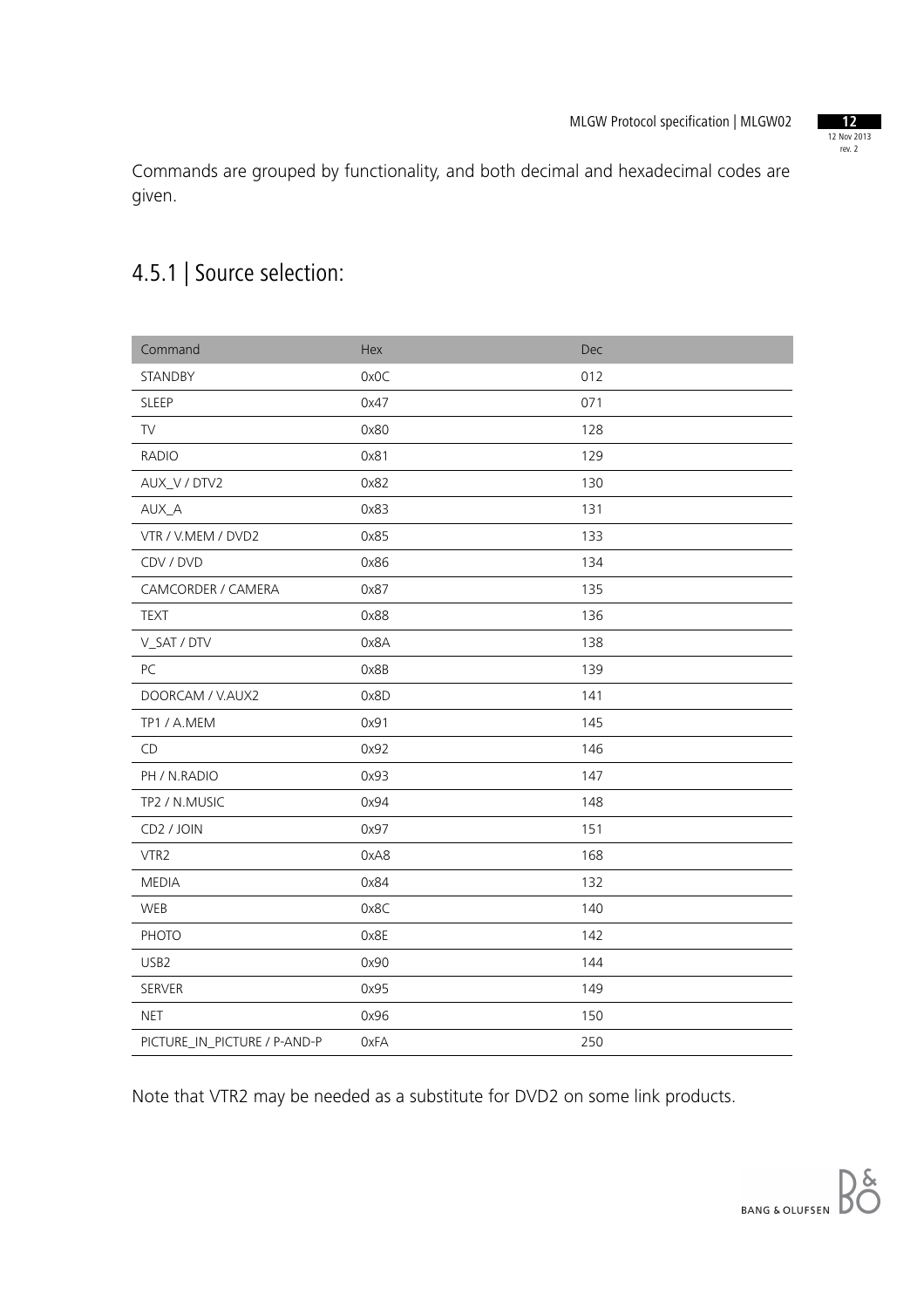

### 4.5.2 | Digits:

| Command            | Hex  | <b>Dec</b> |
|--------------------|------|------------|
| CIFFER_0 / Digit 0 | 0x00 | 000        |
| CIFFER_1 / Digit 1 | 0x01 | 001        |
| CIFFER_2 / Digit 2 | 0x02 | 002        |
| CIFFER_3 / Digit 3 | 0x03 | 003        |
| CIFFER_4 / Digit 4 | 0x04 | 004        |
| CIFFER_5 / Digit 5 | 0x05 | 005        |
| CIFFER_6 / Digit 6 | 0x06 | 006        |
| CIFFER_7 / Digit 7 | 0x07 | 007        |
| CIFFER_8 / Digit 8 | 0x08 | 008        |
| CIFFER_9 / Digit 9 | 0x09 | 009        |

### 4.5.3 | Source control:

| Command             | Hex  | <b>Dec</b> |
|---------------------|------|------------|
| STEP_UP             | 0x1E | 030        |
| STEP DW             | 0x1F | 031        |
| <b>REWIND</b>       | 0x32 | 050        |
| REC_RETURN / RETURN | 0x33 | 051        |
| <b>WIND</b>         | 0x34 | 052        |
| GO / PLAY           | 0x35 | 053        |
| <b>STOP</b>         | 0x36 | 054        |
| CNTL WIND / Yellow  | 0xD4 | 212        |
| CNTL REWIND / Green | 0xD5 | 213        |
| CNTL_STEP_UP / Blue | 0xD8 | 216        |
| CNTL_STEP_DW / Red  | 0xD9 | 217        |

### 4.5.4 | Sound and picture control:

**Command** Dec<sup>ember</sup> Dec<sup>ember</sup> 2008 Hex Dec<sup>ember</sup> 2008 Dec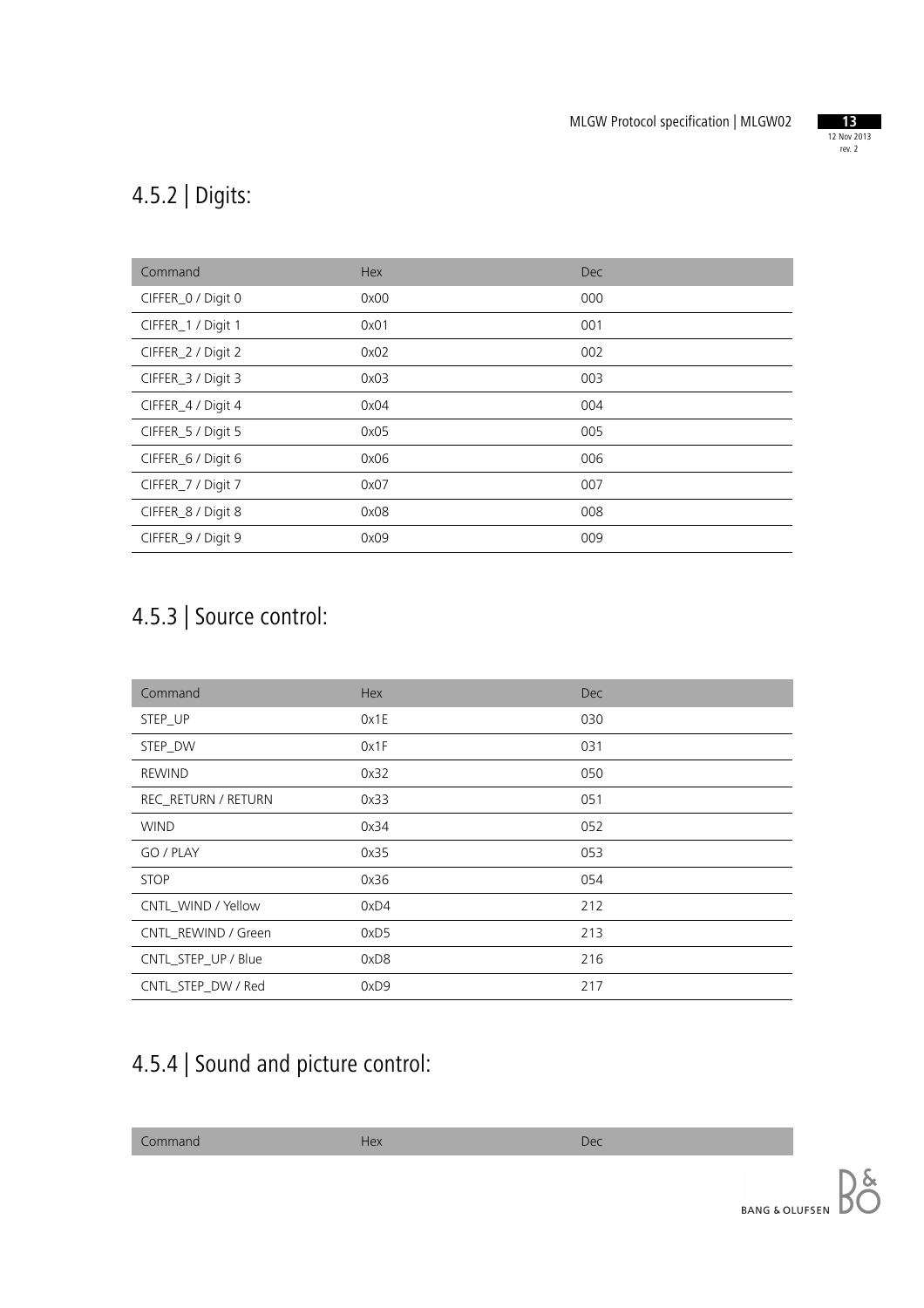

| Command                   | <b>Hex</b> | <b>Dec</b> |
|---------------------------|------------|------------|
| <b>MUTE</b>               | 0x0D       | 013        |
| PICTURE TOGGLE / P.MUTE   | 0x1C       | 028        |
| PICTURE FORMAT / FORMAT   | 0x2A       | 042        |
| SOUND / SPEAKER           | 0x44       | 068        |
| <b>MENU</b>               | 0x5C       | 092        |
| ANALOG_UP_1 / Volume UP   | 0x60       | 096        |
| ANALOG DW 1 / Volume DOWN | 0x64       | 100        |
| CINEMA ON                 | 0xDA       | 218        |
| CINEMA OFF                | 0xDB       | 219        |

## 4.5.5 | Other controls:

| Command                   | Hex  | Dec |
|---------------------------|------|-----|
| OPEN_STAND / STAND        | 0xF7 | 247 |
| <b>CLEAR</b>              | 0x0A | 010 |
| <b>STORE</b>              | 0x0B | 011 |
| RESET / INDEX             | 0x0E | 014 |
| <b>BACK</b>               | 0x14 | 020 |
| CMD_A / MOTS              | 0x15 | 021 |
| GOTO / TRACK / LAMP       | 0x20 | 032 |
| SHOW_CLOCK / CLOCK        | 0x28 | 040 |
| <b>EJECT</b>              | 0x2D | 045 |
| <b>RECORD</b>             | 0x37 | 055 |
| MEDIUM_SELECT / SELECT    | 0x3F | 063 |
| TURN / SOUND              | 0x46 | 070 |
| <b>EXIT</b>               | 0x7F | 127 |
| CNTL_0 / SHIFT-0 / EDIT   | 0xC0 | 192 |
| CNTL_1 / SHIFT-1 / RANDOM | 0xC1 | 193 |
| CNTL_2 / SHIFT-2          | 0xC2 | 194 |
| CNTL_3 / SHIFT-3 / REPEAT | 0xC3 | 195 |
| CNTL_4 / SHIFT-4 / SELECT | 0xC4 | 196 |
| CNTL_5 / SHIFT-5          | 0xC5 | 197 |
| CNTL_6 / SHIFT-6          | 0xC6 | 198 |
| CNTL 7 / SHIFT-7          | 0xC7 | 199 |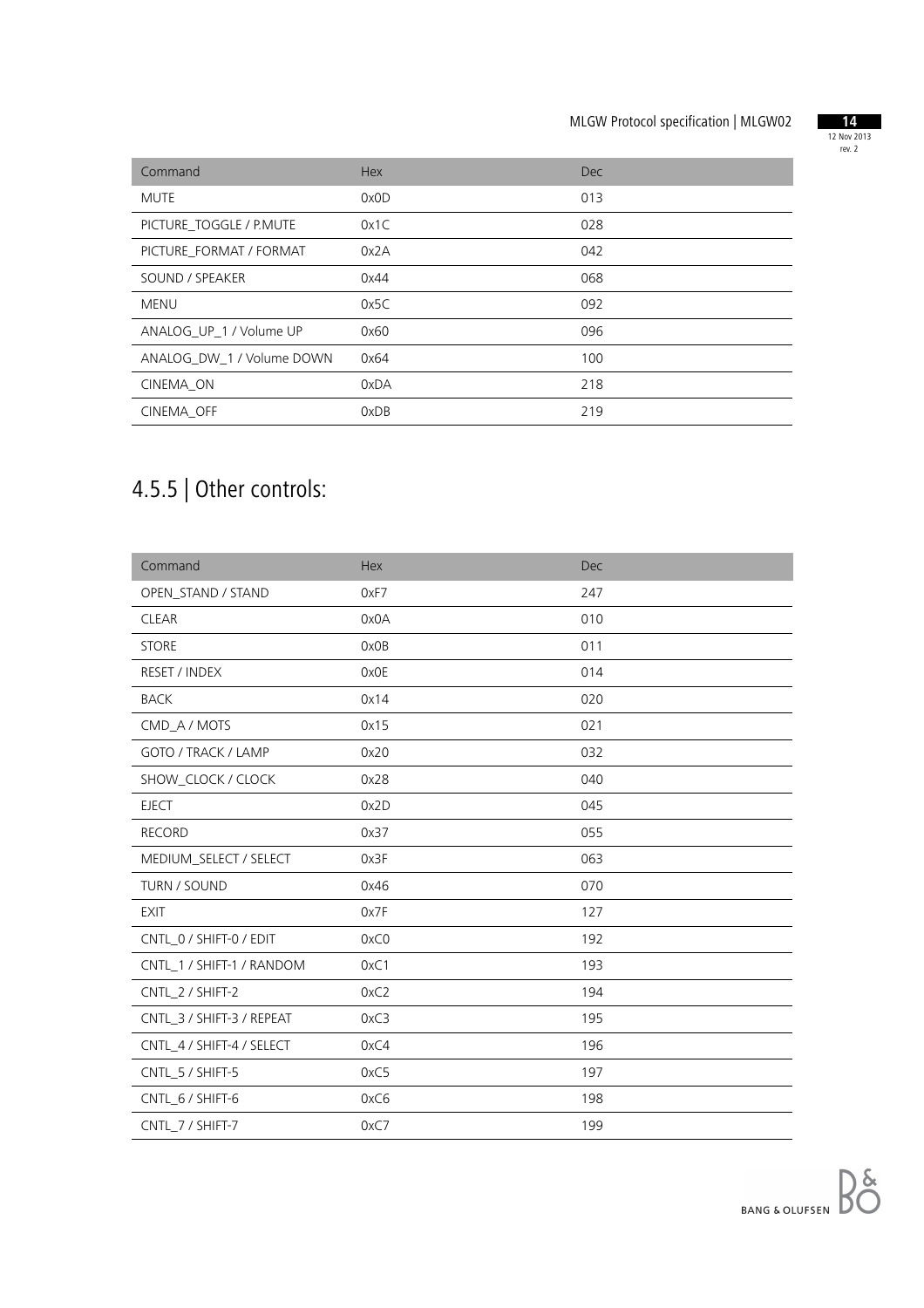

| Command          | <b>Hex</b> | Dec |
|------------------|------------|-----|
| CNTL 8 / SHIFT-8 | 0xC8       | 200 |
| CNTL_9 / SHIFT-9 | 0xC9       | 201 |

## 4.5.6 | Continue functionality:

| Command                          | <b>Hex</b> | <b>Dec</b> |
|----------------------------------|------------|------------|
| C REWIND / Continue REWIND       | 0x70       | 112        |
| C WIND / Continue WIND           | 0x71       | 113        |
| C_STEP_UP / Continue step UP     | 0x72       | 114        |
| C_STEP_DW / Continue step DOWN   | 0x73       | 115        |
| CONTINUE / Continue (other keys) | 0x75       | 117        |
| CNTL C REWIND / Continue Green   | 0x76       | 118        |
| CNTL C WIND / Continue Yellow    | 0x77       | 119        |
| CNTL C STEP UP / Continue Blue   | 0x78       | 120        |
| CNTL C STEP DW / Continue Red    | 0x79       | 121        |
| <b>KEY RELEASE</b>               | 0x7E       | 126        |

### 4.5.7 | Functions:

| Command               | Hex  | <b>Dec</b> |
|-----------------------|------|------------|
| <b>FUNCTION_1</b>     | 0x0F | 015        |
| FUNCTION_2            | 0x10 | 016        |
| FUNCTION_3            | 0x11 | 017        |
| FUNCTION_4            | 0x12 | 018        |
| FUNCTION_5            | 0x19 | 025        |
| FUNCTION <sub>6</sub> | 0x1A | 026        |
| FUNCTION_7            | 0x21 | 033        |
| FUNCTION_8            | 0x22 | 034        |
| <b>FUNCTION_9</b>     | 0x23 | 035        |
| FUNCTION_10           | 0x24 | 036        |
| FUNCTION_11           | 0x25 | 037        |
| FUNCTION_12           | 0x26 | 038        |
| FUNCTION_13           | 0x27 | 039        |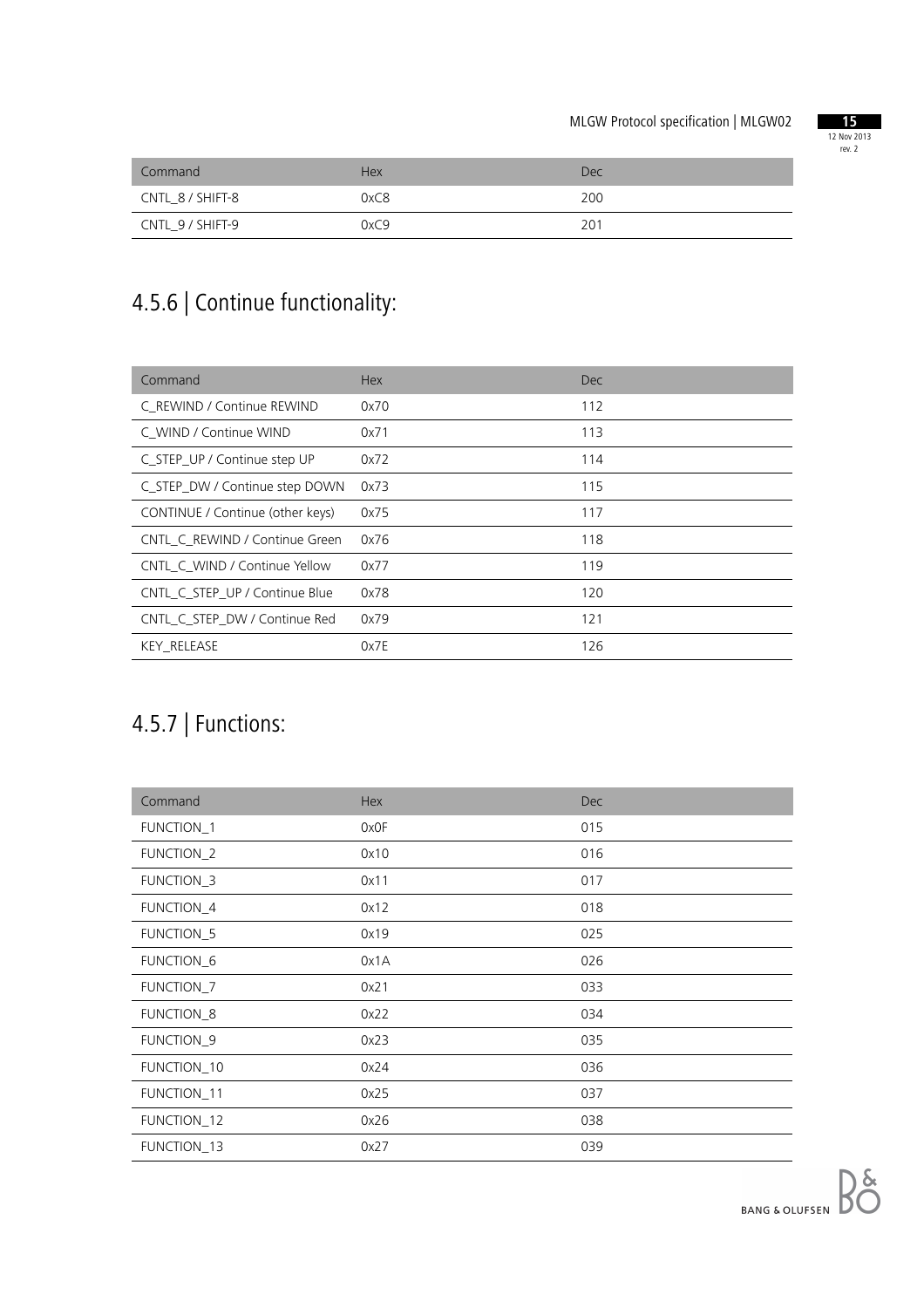

| Command     | Hex  | Dec |
|-------------|------|-----|
| FUNCTION_14 | 0x39 | 057 |
| FUNCTION_15 | 0x3A | 058 |
| FUNCTION_16 | 0x3B | 059 |
| FUNCTION_17 | 0x3C | 060 |
| FUNCTION_18 | 0x3D | 061 |
| FUNCTION_19 | 0x3E | 062 |
| FUNCTION_20 | 0x4B | 075 |
| FUNCTION_21 | 0x4C | 076 |
| FUNCTION_22 | 0x50 | 080 |
| FUNCTION_23 | 0x51 | 081 |
| FUNCTION_24 | 0x7D | 125 |
| FUNCTION_25 | 0xA5 | 165 |
| FUNCTION_26 | 0xA6 | 166 |
| FUNCTION_27 | 0xA9 | 169 |
| FUNCTION_28 | 0xAA | 170 |
| FUNCTION_29 | 0xDD | 221 |
| FUNCTION_30 | 0xDE | 222 |
| FUNCTION_31 | 0xE0 | 224 |
| FUNCTION_32 | OxE1 | 225 |
| FUNCTION_33 | OxE2 | 226 |
| FUNCTION_34 | 0xE6 | 230 |
| FUNCTION_35 | OxE7 | 231 |
| FUNCTION_36 | OxF2 | 242 |
| FUNCTION_37 | 0xF3 | 243 |
| FUNCTION_38 | 0xF4 | 244 |
| FUNCTION_39 | OxF5 | 245 |
| FUNCTION_40 | 0xF6 | 246 |

## 4.5.8 | Cursor functions:

| Command                | <b>Hex</b> | Dec |
|------------------------|------------|-----|
| SELECT / Cursor SELECT | 0x13       | 019 |
| CURSOR UP              | 0xCA       | 202 |
| CURSOR DW              | 0xCB       | 203 |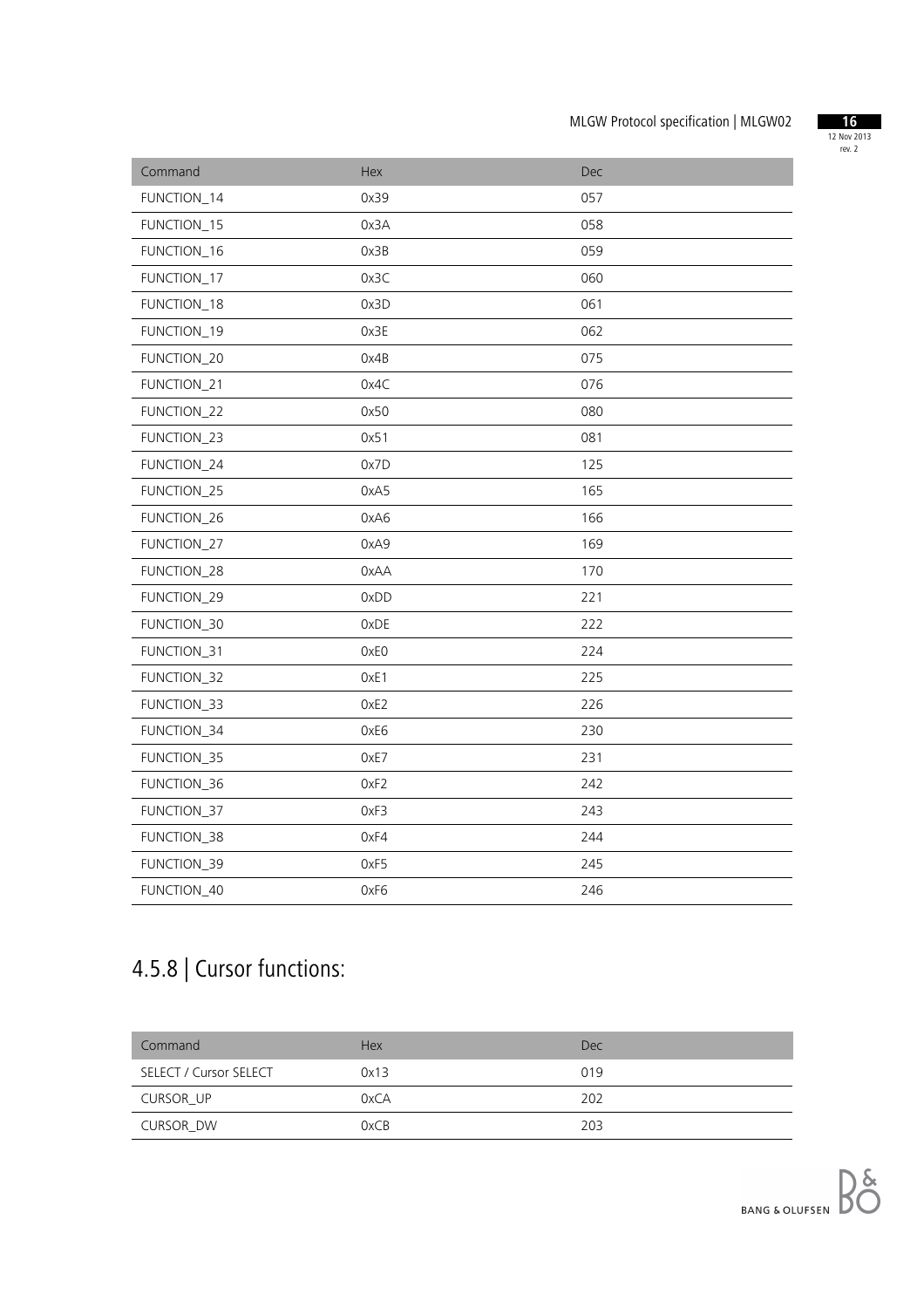

| Command      | <b>Hex</b> | Dec |
|--------------|------------|-----|
| CURSOR LEFT  | 0xCC       | 204 |
| CURSOR_RIGHT | 0xCD       | 205 |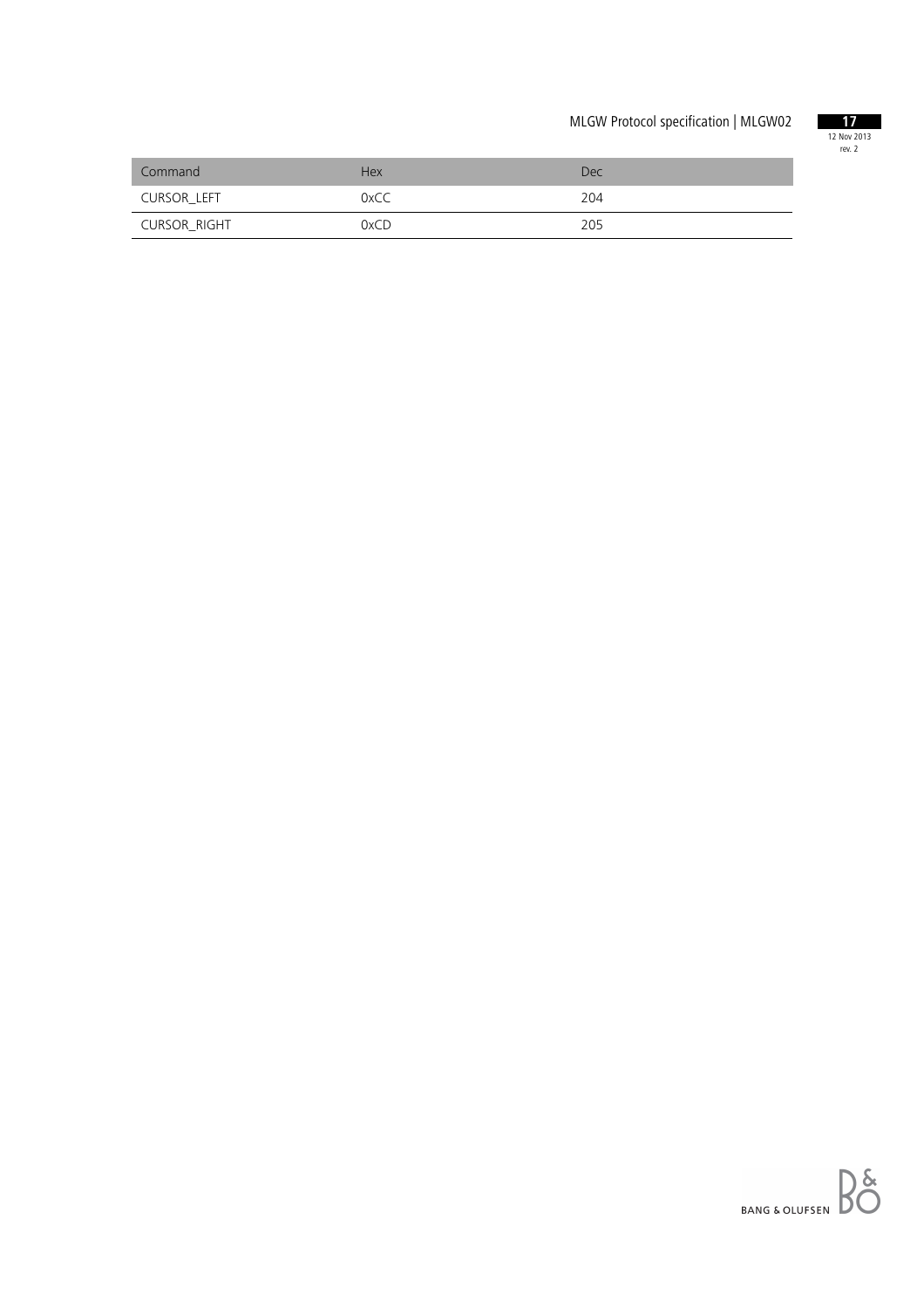

# 5 | Source status telegram payload

These telegrams carry information about the current source.

This status information is transmitted by the products whenever any of the involved parameters change.

.....................................................................................................................................

The structure of the source status telegram is the following:

| <b>MLN</b> | Source | Source   | medium Source position | Source activity | Picture    | format |
|------------|--------|----------|------------------------|-----------------|------------|--------|
|            |        | position |                        |                 | identifier |        |
| 1 byte     | I bvte | 2 bytes  | 2 bytes                | 1 byte          | 1 byte     |        |

### 5.1 | MLN

Masterlink Node number of the product reporting a status change.

### 5.2 | Source

The currently selected source, according to the following table:

| Source           | Value |
|------------------|-------|
| TV               | 0x0B  |
| V_MEM / V_TAPE   | 0x15  |
| DVD_2 / V_TAPE2  | 0x16  |
| SAT / DTV        | 0x1F  |
| <b>DVD</b>       | 0x29  |
| DTV_2 / V_AUX    | 0x33  |
| V_AUX2 / DOORCAM | 0x3E  |
| PC               | 0x47  |
| <b>RADIO</b>     | 0x6F  |
| A_MEM            | 0x79  |
| A_MEM2           | 0x7A  |
| <b>CD</b>        | 0x8D  |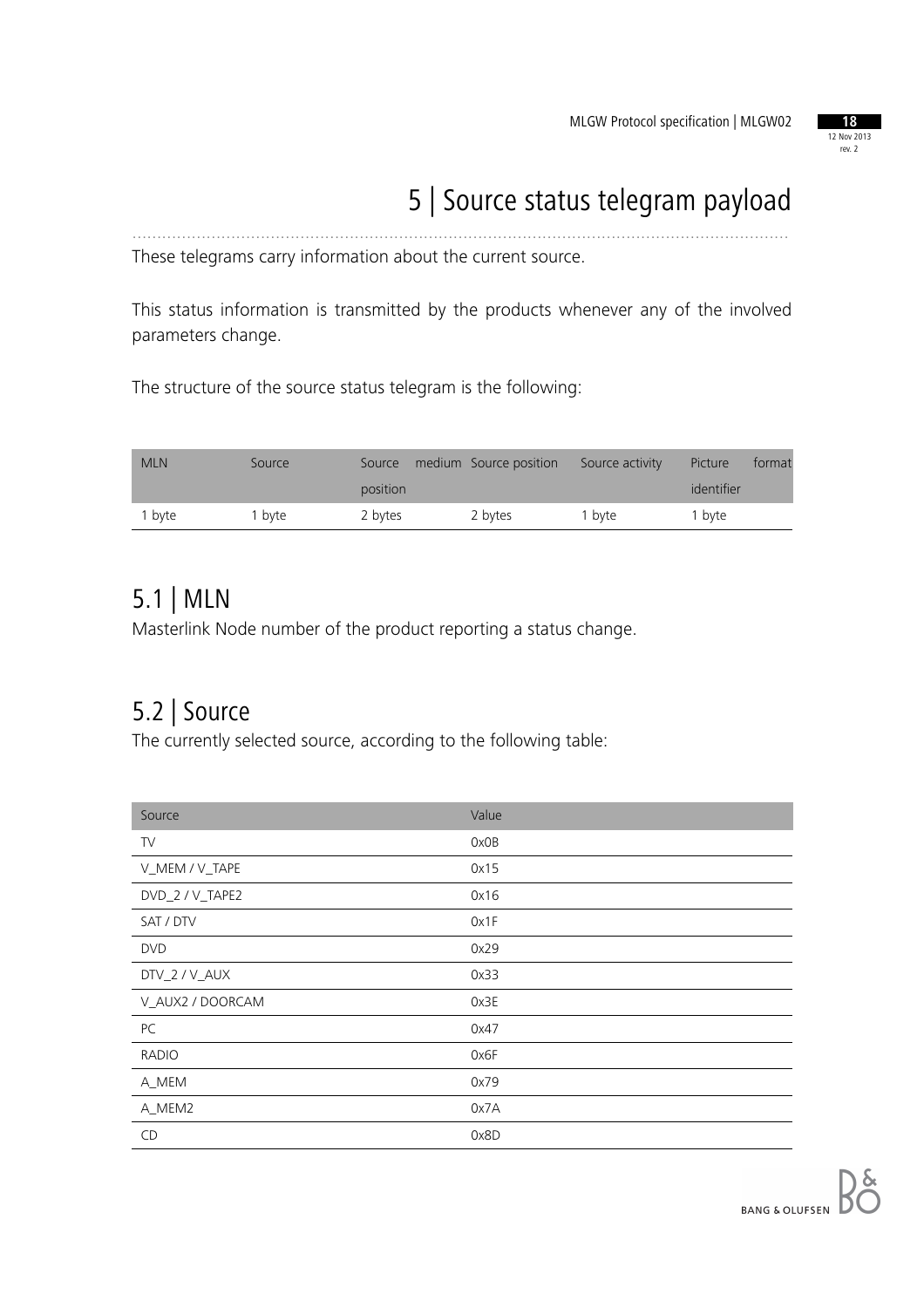

| Source           | Value |
|------------------|-------|
| A_AUX            | 0x97  |
| N_RADIO          | 0xA1  |
| <b>MEDIA</b>     |       |
| WEB              |       |
| PHOTO            |       |
| USB <sub>2</sub> |       |
| SERVER           |       |
| <b>NET</b>       |       |

### 5.3 | Source medium position

Indicates a higher-level media navigation position. Availability and exact meaning are product and media dependent. The value is a 16 bit unsigned integer.

For example, it indicates the current CD position playing on BS9000 (1 to 6).

### 5.4 | Source position

Media index. E.g. CD track number, RADIO or TV program number. The value is a 16 bit unsigned integer.

### 5.5 | Source activity

Source activity indicates the current state for audio and video sources with searchable media (such as CD, V.TAPE, V.MEM).

| Source activity | Value |
|-----------------|-------|
| Unknown         | 0x00  |
| Stop            | 0x01  |
| Playing         | 0x02  |
| Wind            | 0x03  |
| Rewind          | 0x04  |
| Record lock     | 0x05  |
| Standby         | 0x06  |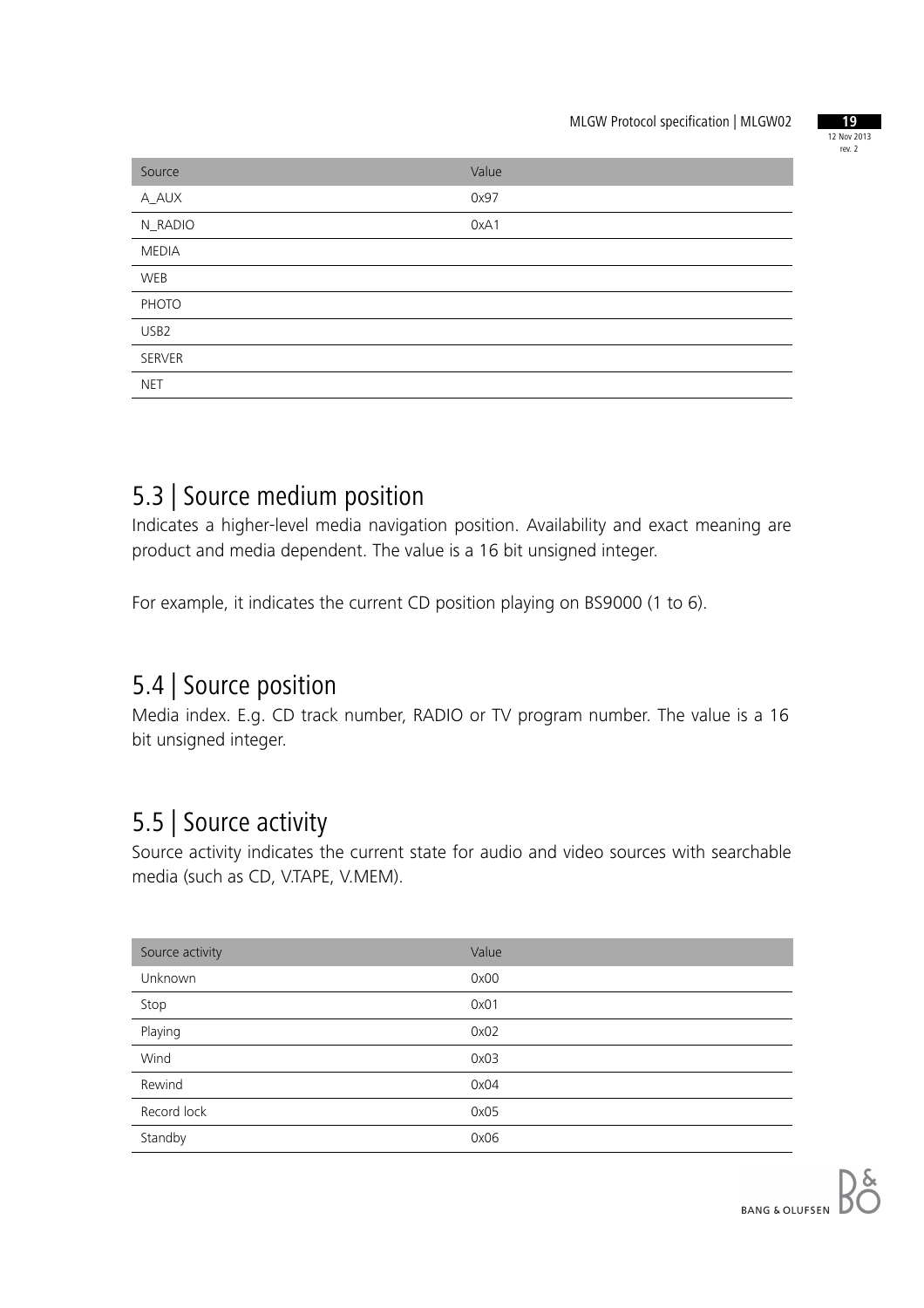

| Source activity     | Value |
|---------------------|-------|
| No medium           | 0x07  |
| Still picture       | 0x08  |
| Scan-play forward   | 0x14  |
| Scan-play reverse   | 0x15  |
| <b>Blank status</b> | 0xFF  |

## 5.6 | Picture format identifier

Aspect ratio of the picture being displayed.

| Picture format       | Value |
|----------------------|-------|
| Not known            | 0x00  |
| Known by decoder     | 0x01  |
| 4:3                  | 0x02  |
| 16:9                 | 0x03  |
| 4:3 Letterbox middle | 0x04  |
| 4:3 Letterbox top    | 0x05  |
| 4:3 Letterbox bottom | 0x06  |
| Blank picture        | 0xFF  |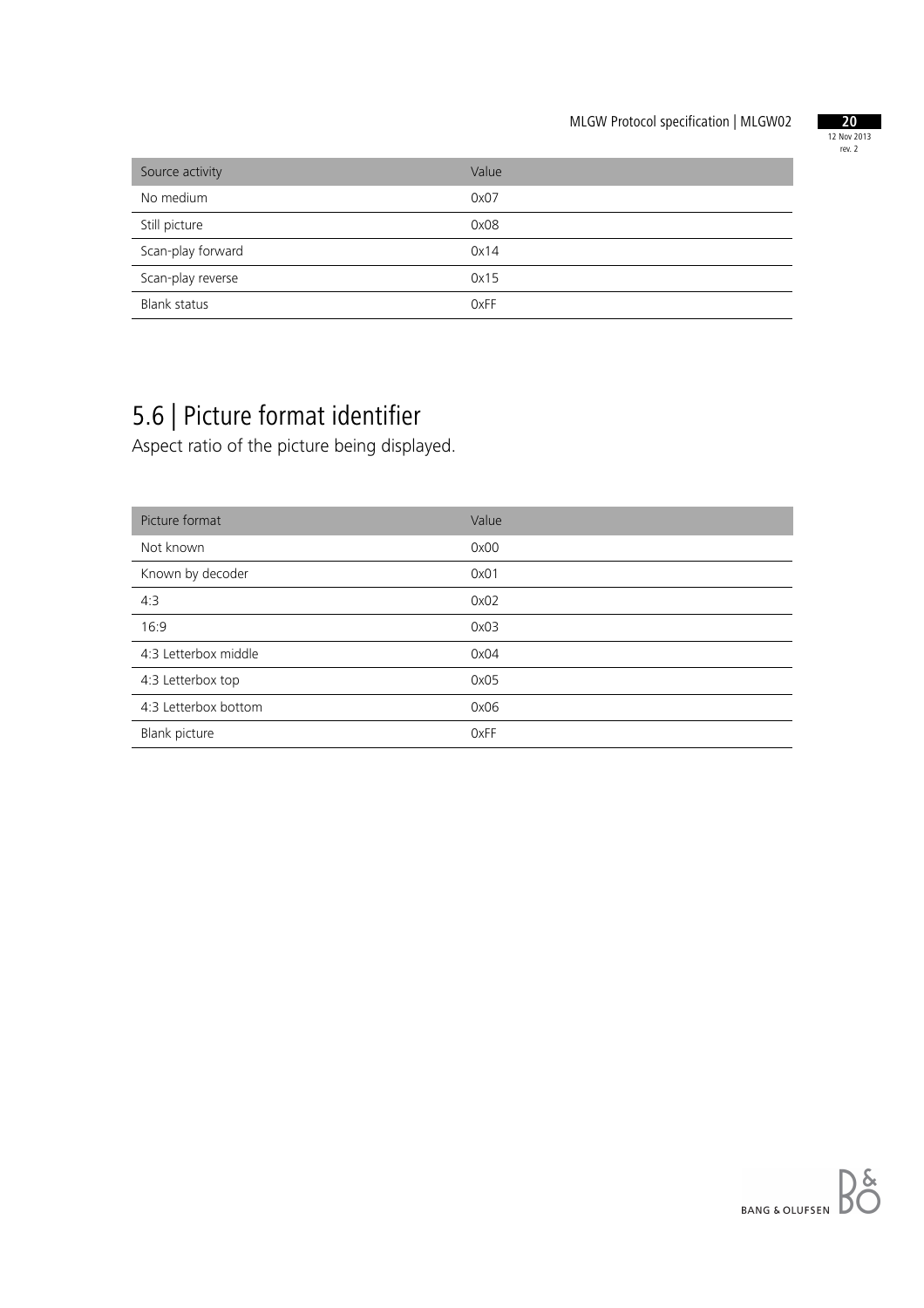#### 12 Nov 2013 rev. 2

## 6 | Picture and sound status telegram payload

Information on sound settings and picture activity is carried by these telegrams.

Such status information is transmitted by the products whenever any of the involved parameters change.

.....................................................................................................................................

Check for products that support reporting of picture and sound status, and ensure that it has been enabled in the product setup menu.

| <b>MLN</b> | Sound  |                                                                | Speaker Volume |      |        | Screen1 Screen1 Screen2 Screen2 |        | Cinema | Stereo |
|------------|--------|----------------------------------------------------------------|----------------|------|--------|---------------------------------|--------|--------|--------|
|            | status | mode                                                           | level          | mute | active | mute                            | active | mode   |        |
|            |        | 1 byte 1 byte 1 byte 1 byte 1 byte 1 byte 1 byte 1 byte 1 byte |                |      |        |                                 |        |        | 1 byte |

### 6.1 | MLN

Masterlink node.

### 6.2 | Sound status

Indicates whether sound output has been muted.

| Sound status           | Value |
|------------------------|-------|
| Sound output not muted | 0x00  |
| Sound output muted     | 0x01  |

### 6.3 | Speaker mode

Indicates the speaker mode setting of the product. The currently available options are the following.

| Speaker mode                    | Value |
|---------------------------------|-------|
| Speaker mode 1 (center channel) | 0x01  |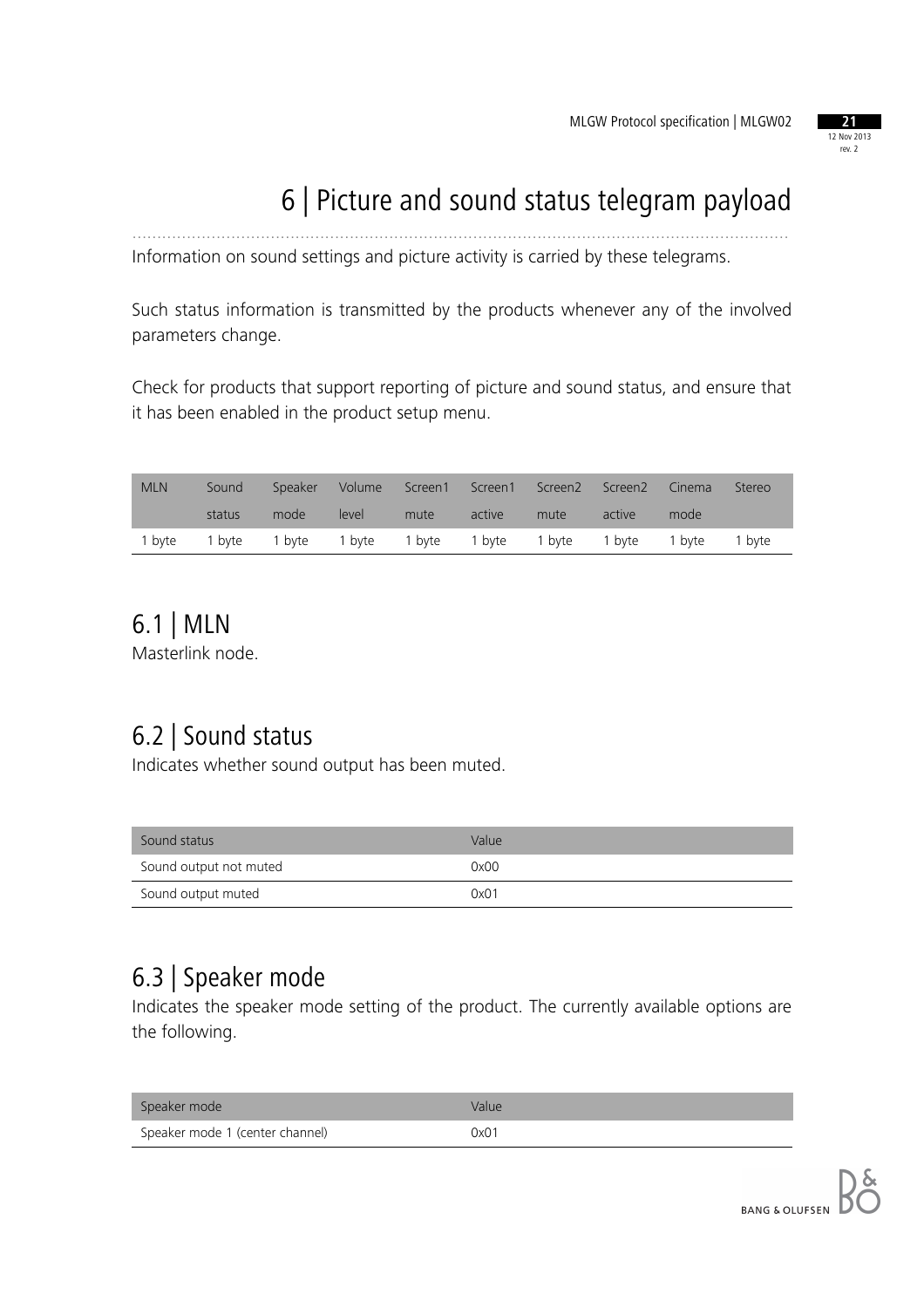

| Speaker mode                    | Value |
|---------------------------------|-------|
| Speaker mode 2 (2ch stereo)     | 0x02  |
| Speaker mode 3 (front surround) | 0x03  |
| Speaker mode 4 (4ch stereo)     | 0x04  |
| Speaker mode 5 (full surround)  | 0x05  |

### 6.4 | Volume level

The current volume setting of the product. The range is 0 to 90 (0x00 to 0x5A).

### 6.5 | Screen mute

Indicates if signal to the screen has been muted.

| Screen mute             | Value |
|-------------------------|-------|
| Screen signal not muted | 0x00  |
| Screen signal muted     | 0x01  |

Screen 1 refers to the main screen; Screen 2 refers to the secondary screen or projector.

### 6.6 | Screen active

Indicates if the screen is the active screen.

| Screen active     | Value |
|-------------------|-------|
| Not active screen | 0x00  |
| Active screen     | 0x01  |

Screen 1 refers to the main screen; Screen 2 refers to the secondary screen or projector.

### 6.7 | Cinema mode

This field indicates whether a video system is in daily viewing mode (internal screen and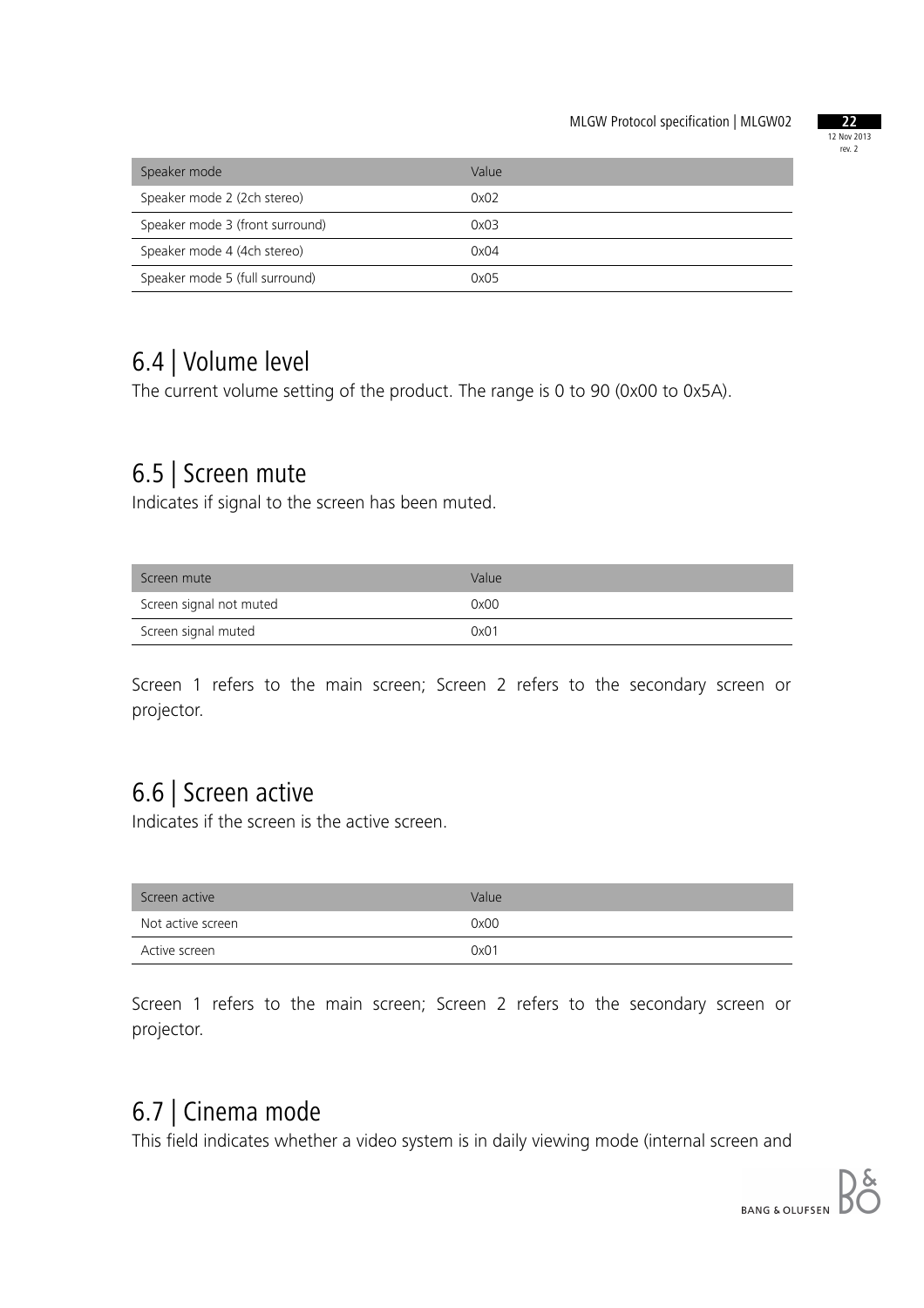

speakers), or if it has been switched to event viewing (home theater mode, on external screen / projector).

| Cinema mode     | Value |
|-----------------|-------|
| Cinema mode off | 0x00  |
| Cinema mode on  | 0x01  |

## 6.8 | Stereo indicator

Indicates the audio option selected on a TV program.

| Stereo indicator | Value |
|------------------|-------|
| Mono             | 0x00  |
| Stereo           | 0x01  |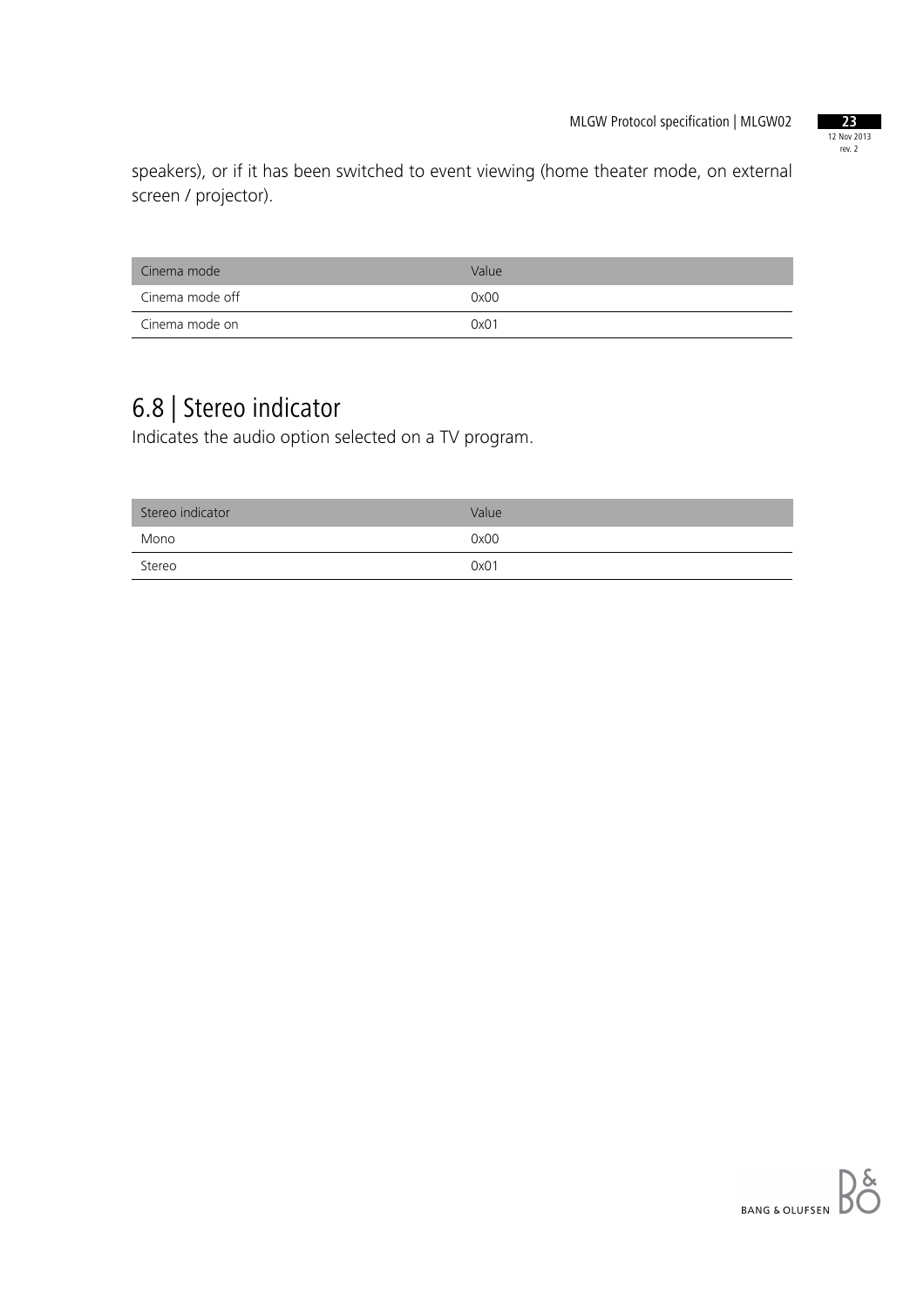

# 7 | Light and Control telegram payload

Light and Control (L&C) command telegrams have the following structure:

| Room Number | LC Type           | LC Command        |
|-------------|-------------------|-------------------|
| i byte      | <sup>1</sup> byte | <sup>1</sup> byte |

.....................................................................................................................................

### 7.1 | Room Number

The Room Number parameter identifies in which room the command was issued.

Light and Control commands are associated to a room and not to particular products. More than 1 product in a room may be configured to forward L&C commands to MLGW02.

Room numbers and the products that belong to each room are defined during MLGW02 configuration.

### 7.2 | LC Type

This field indicates if the command is a LIGHT or CONTROL command as folloes:

| LC Type | Meaning         |
|---------|-----------------|
| 0x01    | LIGTH command   |
| 0x02    | CONTROL command |

### 7.3 | LC Command

This field is the actual command. The list of available commands is identical for LIGHT

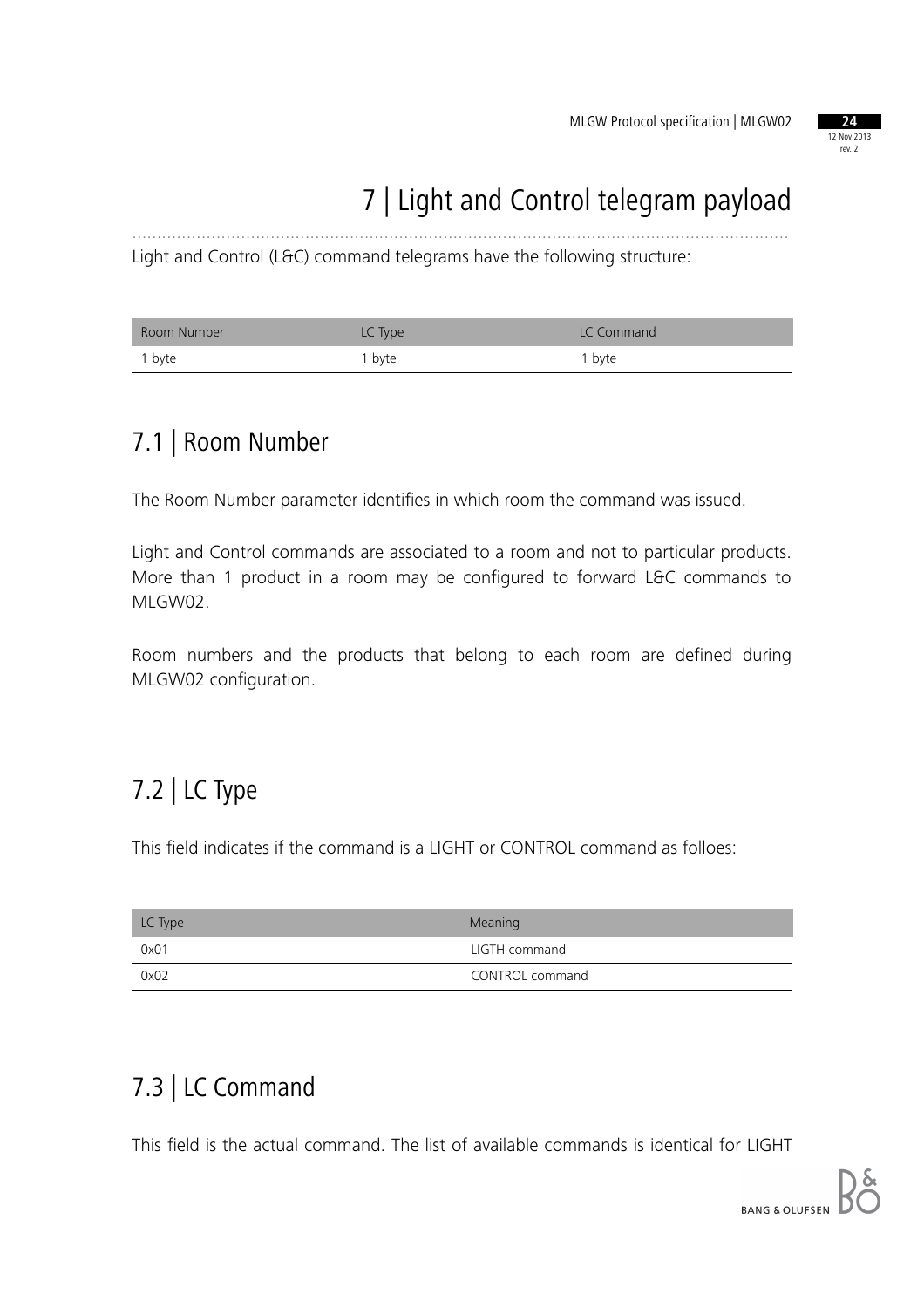

and for CONTROL, except for the "LIGHT" and "CONTROL" commands themselves.

### 7.3.1 | Keys:

| Key / command              | Hex  | Dec |
|----------------------------|------|-----|
| <b>LIGHT</b>               | 0x9B | 155 |
| CONTROL                    | 0x9C | 156 |
| CIFFER_0 / Digit 0         | 0x00 | 000 |
| CIFFER_1 / Digit 1         | 0x01 | 001 |
| CIFFER_2 / Digit 2         | 0x02 | 002 |
| CIFFER_3 / Digit 3         | 0x03 | 003 |
| CIFFER_4 / Digit 4         | 0x04 | 004 |
| CIFFER_5 / Digit 5         | 0x05 | 005 |
| CIFFER_6 / Digit 6         | 0x06 | 006 |
| CIFFER_7 / Digit 7         | 0x07 | 007 |
| CIFFER_8 / Digit 8         | 0x08 | 008 |
| CIFFER_9 / Digit 9         | 0x09 | 009 |
| STEP_UP                    | 0x1E | 030 |
| STEP_DW                    | 0x1F | 031 |
| <b>REWIND</b>              | 0x32 | 050 |
| REC_RETURN / RETURN        | 0x33 | 051 |
| <b>WIND</b>                | 0x34 | 052 |
| GO / PLAY                  | 0x35 | 053 |
| <b>STOP</b>                | 0x36 | 054 |
| STANDBY                    | 0x0C | 012 |
| CNTL_WIND / Yellow         | 0xD4 | 212 |
| CNTL_REWIND / Green        | 0xD5 | 213 |
| CNTL_STEP_UP / Blue        | 0xD8 | 216 |
| CNTL_STEP_DW / Red         | 0xD9 | 217 |
| MENU                       | 0x5C | 092 |
| <b>BACK</b>                | 0x14 | 020 |
| <b>RECORD</b>              | 0x37 | 055 |
| ALL STANDBY                | 0xAB | 171 |
| C_REWIND / Continue REWIND | 0x70 | 112 |
| C_WIND / Continue WIND     | 0x71 | 113 |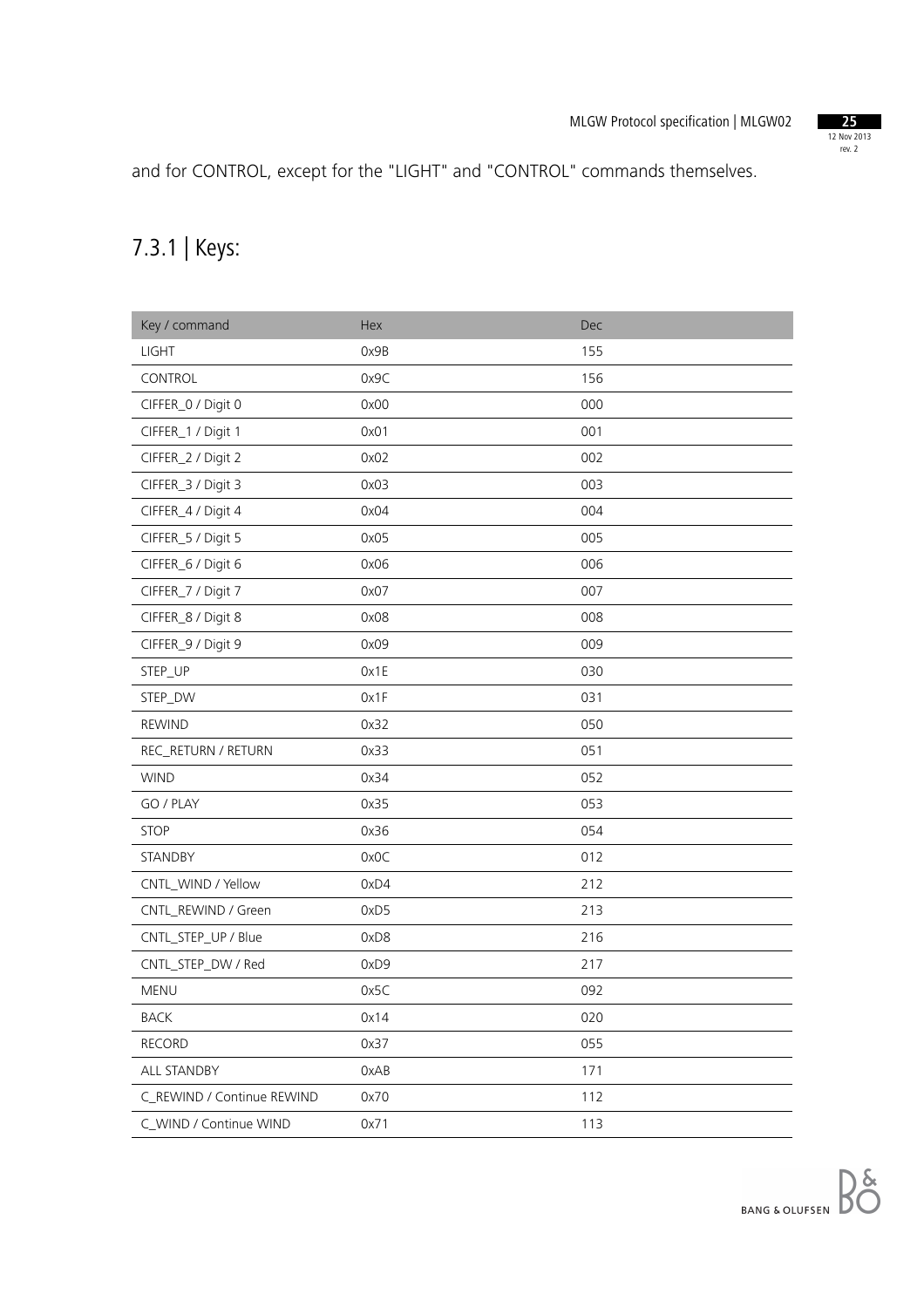

| Key / command                    | Hex  | <b>Dec</b> |
|----------------------------------|------|------------|
| C_STEP_UP / Continue step UP     | 0x72 | 114        |
| C_STEP_DW / Continue step DOWN   | 0x73 | 115        |
| CONTINUE / Continue (other keys) | 0x75 | 117        |
| CNTL_C_REWIND / Continue Green   | 0x76 | 118        |
| CNTL_C_WIND / Continue Yellow    | 0x77 | 119        |
| CNTL_C_STEP_UP / Continue Blue   | 0x78 | 120        |
| CNTL_C_STEP_DW / Continue Red    | 0x79 | 121        |
| <b>KEY RELEASE</b>               | 0x7E | 126        |
| CNTL_PLAY                        | 0xD6 | 214        |
| CNTL STOP                        | 0xD7 | 215        |
| <b>SELECT / Cursor SELECT</b>    | 0x13 | 019        |
| <b>CURSOR_UP</b>                 | 0xCA | 202        |
| <b>CURSOR_DW</b>                 | 0xCB | 203        |
| CURSOR_LEFT                      | 0xCC | 204        |
| <b>CURSOR_RIGHT</b>              | 0xCD | 205        |

## 7.3.2 | General purpose functions:

| Key / command | Hex  | Dec |
|---------------|------|-----|
| FUNCTION_1    | 0x0F | 015 |
| FUNCTION_2    | 0x10 | 016 |
| FUNCTION_3    | 0x11 | 017 |
| FUNCTION_4    | 0x12 | 018 |
| FUNCTION_5    | 0x19 | 025 |
| FUNCTION_6    | 0x1A | 026 |
| FUNCTION_7    | 0x21 | 033 |
| FUNCTION_8    | 0x22 | 034 |
| FUNCTION_9    | 0x23 | 035 |
| FUNCTION_10   | 0x24 | 036 |
| FUNCTION_11   | 0x25 | 037 |
| FUNCTION_12   | 0x26 | 038 |
| FUNCTION_13   | 0x27 | 039 |
| FUNCTION_14   | 0x39 | 057 |
| FUNCTION_15   | 0x3A | 058 |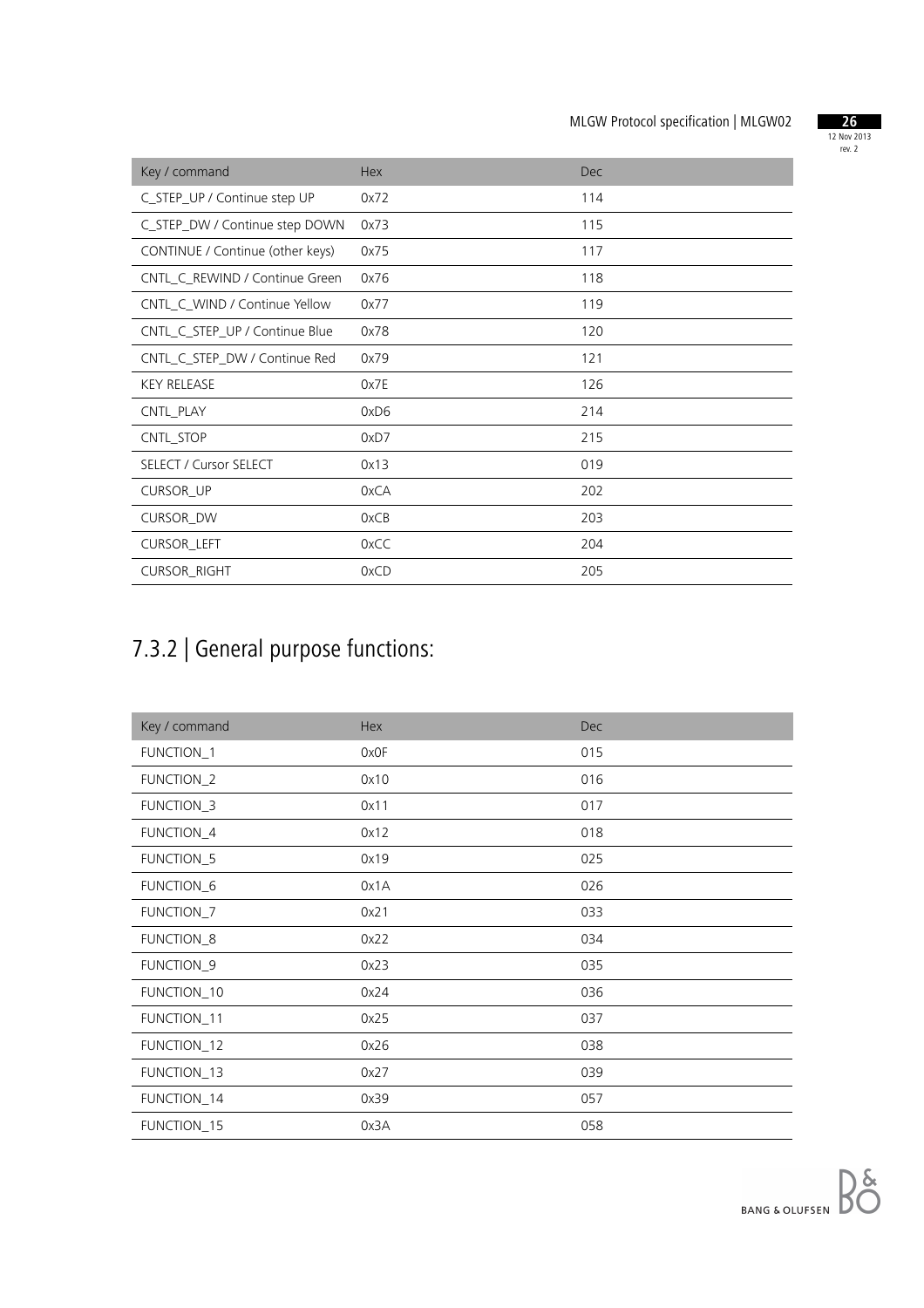

| Key / command | Hex  | Dec |
|---------------|------|-----|
| FUNCTION_16   | 0x3B | 059 |
| FUNCTION_17   | 0x3C | 060 |
| FUNCTION_18   | 0x3D | 061 |
| FUNCTION_19   | 0x3E | 062 |
| FUNCTION_20   | 0x4B | 075 |
| FUNCTION_21   | 0x4C | 076 |
| FUNCTION_22   | 0x50 | 080 |
| FUNCTION_23   | 0x51 | 081 |
| FUNCTION_24   | 0x7D | 125 |
| FUNCTION_25   | 0xA5 | 165 |
| FUNCTION_26   | 0xA6 | 166 |
| FUNCTION_27   | 0xA9 | 169 |
| FUNCTION_28   | 0xAA | 170 |
| FUNCTION_29   | 0xDD | 221 |
| FUNCTION_30   | 0xDE | 222 |
| FUNCTION_31   | 0xE0 | 224 |
| FUNCTION_32   | OxE1 | 225 |
| FUNCTION_33   | 0xE2 | 226 |
| FUNCTION_34   | 0xE6 | 230 |
| FUNCTION_35   | OxE7 | 231 |
| FUNCTION_36   | OxF2 | 242 |
| FUNCTION_37   | 0xF3 | 243 |
| FUNCTION_38   | 0xF4 | 244 |
| FUNCTION_39   | 0xF5 | 245 |
| FUNCTION_40   | 0xF6 | 246 |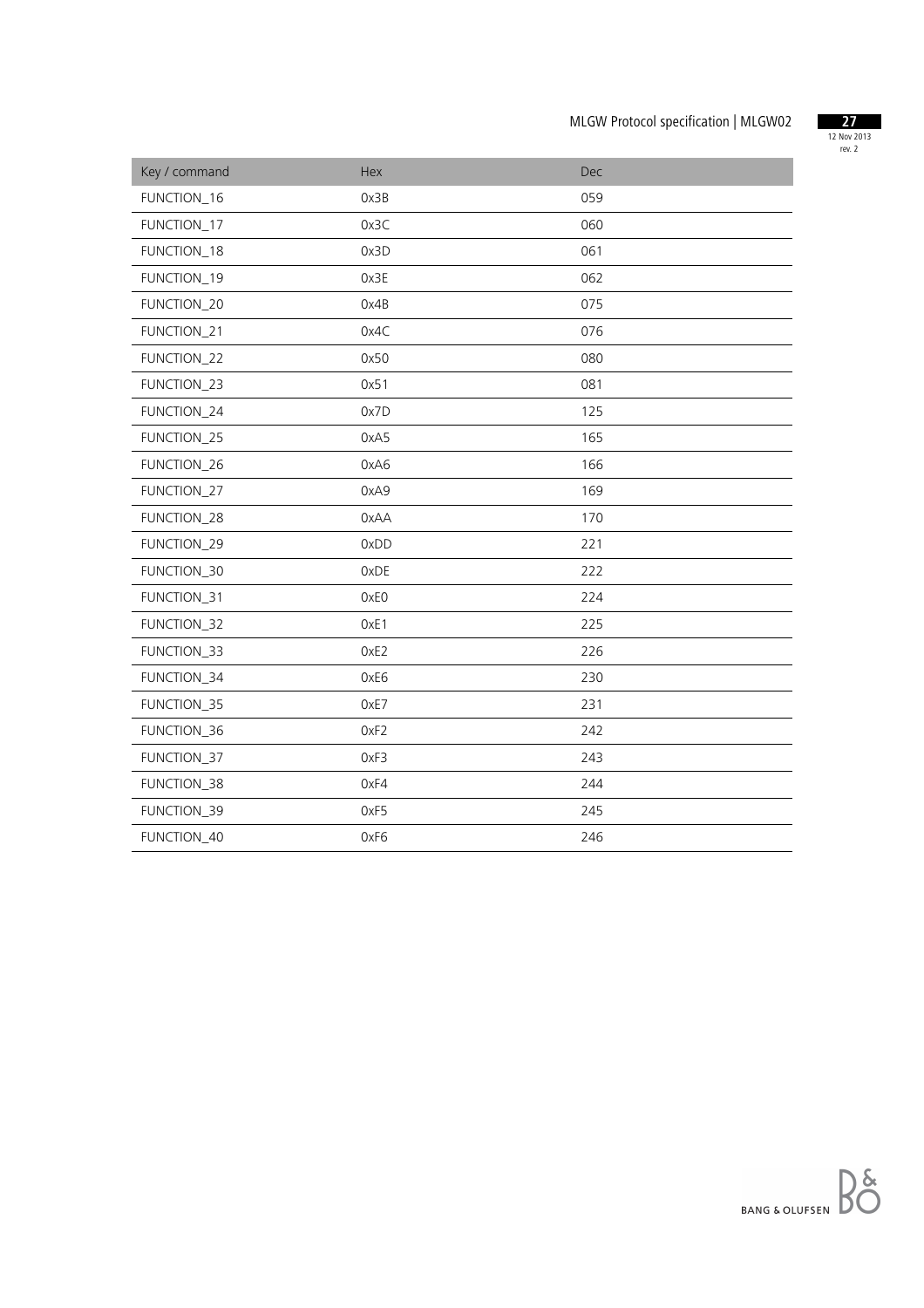

# 8 | All standby notification

.....................................................................................................................................

This telegram is transmitted when an all-product standby has been detected in Masterlink.

Telegram structure: This telegram has no payload.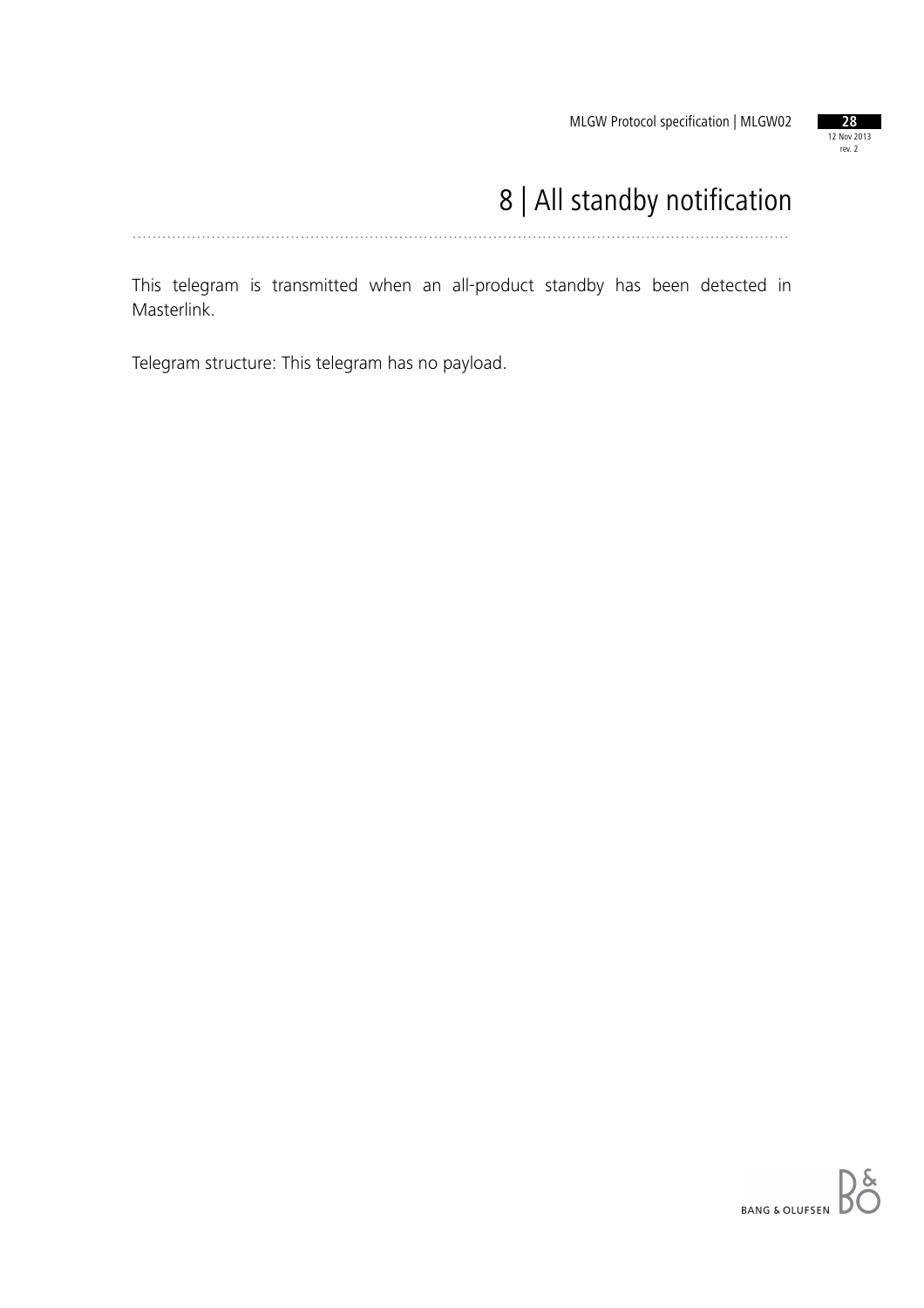

# 9 | MLGW virtual button event (UPDATED)

.....................................................................................................................................

This telegram is used to generate a virtual button event on MLGW. This event can be used to trigger macros on MLGW programming.

A similar telegram will be broadcast by MLGW on all MLGW protocol connections whenever a virtual button event is generated. This feedback is available since MLGW SW 1.8.

The first parameter indicates the button number, in the range 1 to 255.

The second parameter (available since MLGW SW 2.2) determines the button action. This parameter is optional and defaults to PRESS (1):

| Action      | Value |
|-------------|-------|
| PRESS       |       |
| <b>HOLD</b> |       |
| RELEASE     |       |

A short button press should be signaled as a single PRESS telegram.

A long button press should be signaled by a single PRESS telegram, followed by a sequence of HOLD telegrams at a rate not lower than 2 per second, follwed by a single RELEASE telegram.

MLGW will filter out all HOLD telegrams except for the first one. The rest of the HOLD telegrams serve as a keep alive indication for the long press.

If for some reason the flow of HOLD telegrams is interrupted, then MLGW will time out and generate its own RELEASE event.

Telegram structures:

Button number Action Action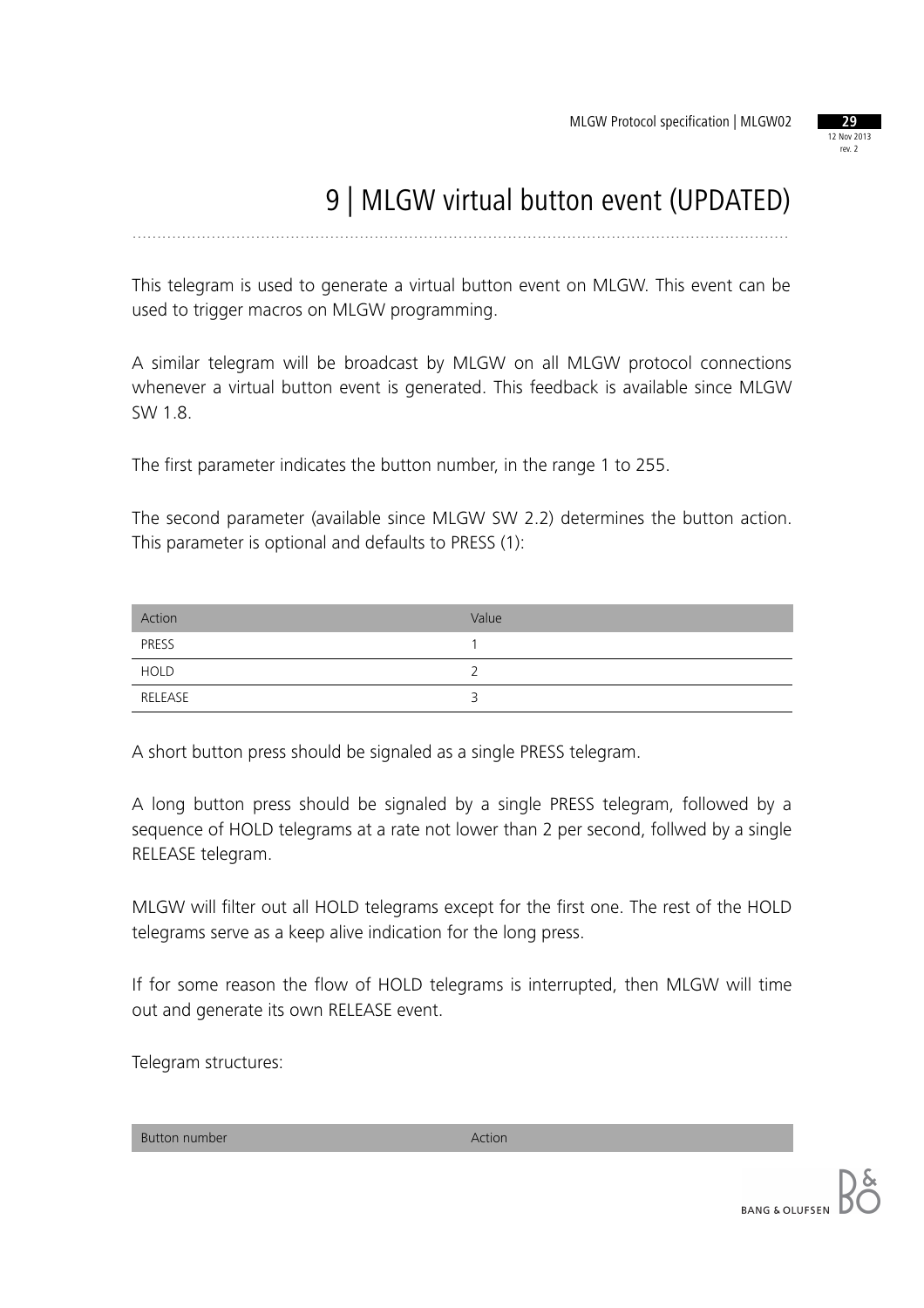

| Button number | Action |
|---------------|--------|
| 1 byte        | 1 byte |

| Button number |  |
|---------------|--|
|               |  |

1 byte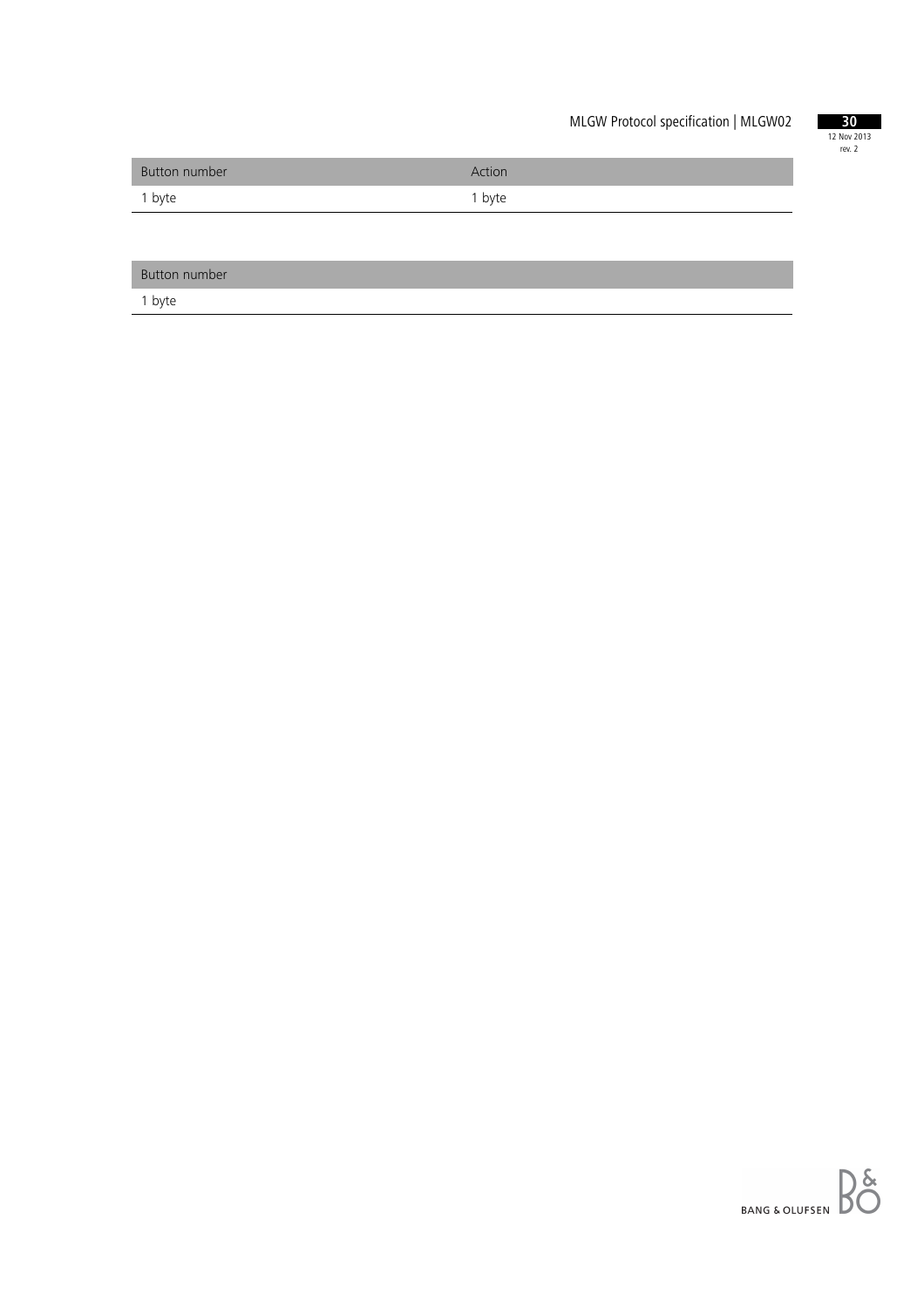

## 10 | Authentication

.....................................................................................................................................

MLGW Protocol authentication can be enabled on MLGW. In this case, a MLGW Protocol connection over TCP/IP will not process any command until authentication succeeds (the only exception being the Serial Number request telegram).

Authentication is requested by sending a Login Request telegram to MLGW, to which MLGW will respond with a Login Status telegram. As long as authentication is pending, each message (of any type) received by MLGW will generate a negative Login Status telegram to be sent back to the controler.

### 10.1 | Login Request

Telegram structure:

Username+Password variable length

The username + password combination is encoded as follows:

° All encoding is UTF-8

° The string consists of the concatenation of the user name, followed by the byte 0x00, followed by the password.

**Security note:** the password will travel in clear-text. Consider using Secure Login Request as an alternative.

### 10.2 | Login Status

Telegram structure:

Status

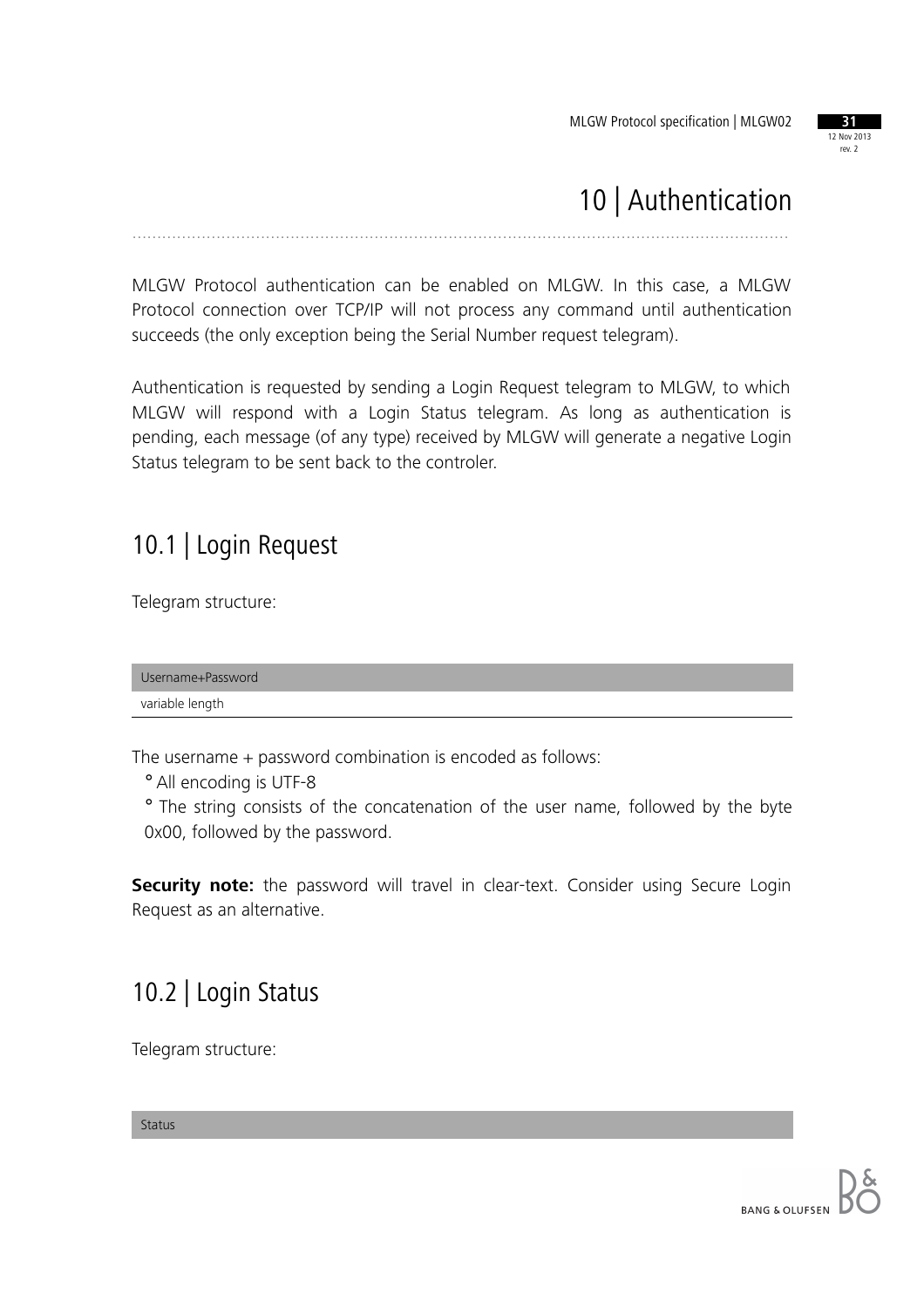|  | 37     |             |  |
|--|--------|-------------|--|
|  |        | 12 Nov 2013 |  |
|  | rev. 2 |             |  |
|  |        |             |  |

| <b>Status</b> |  |  |
|---------------|--|--|
| 1 byte        |  |  |

Status can take values 0x00 (STATUS\_OK) to indicate successful authentication, or 0x01 (STATUS\_FAIL) to indicate authentication failure or pending authentication.

### 10.3 | Change password request

Telegram structure:

| New password    |  |
|-----------------|--|
| variable length |  |

The supplied password is the new password for the authenticated user. The new password will be effective immediately, but the currently open sessions will not be terminated.

Changing the password can only occur after a successful authentication, no matter if authentication requiremente is disabled for the connection.

**Security note:** the password will travel in clear-text.

### 10.4 | Change password response

Telegram structure:

| <b>Status</b> |  |  |  |
|---------------|--|--|--|
| 1 byte        |  |  |  |

Status can take values:

- ° 0x00 (STATUS\_OK) to indicate successful update
- ° 0x02 (BAD\_PASSWORD) if password supplied was empty or too long
- ° 0x03 (CHANGE\_PASSWORD\_NOT\_ALLOWED) if no user is logged in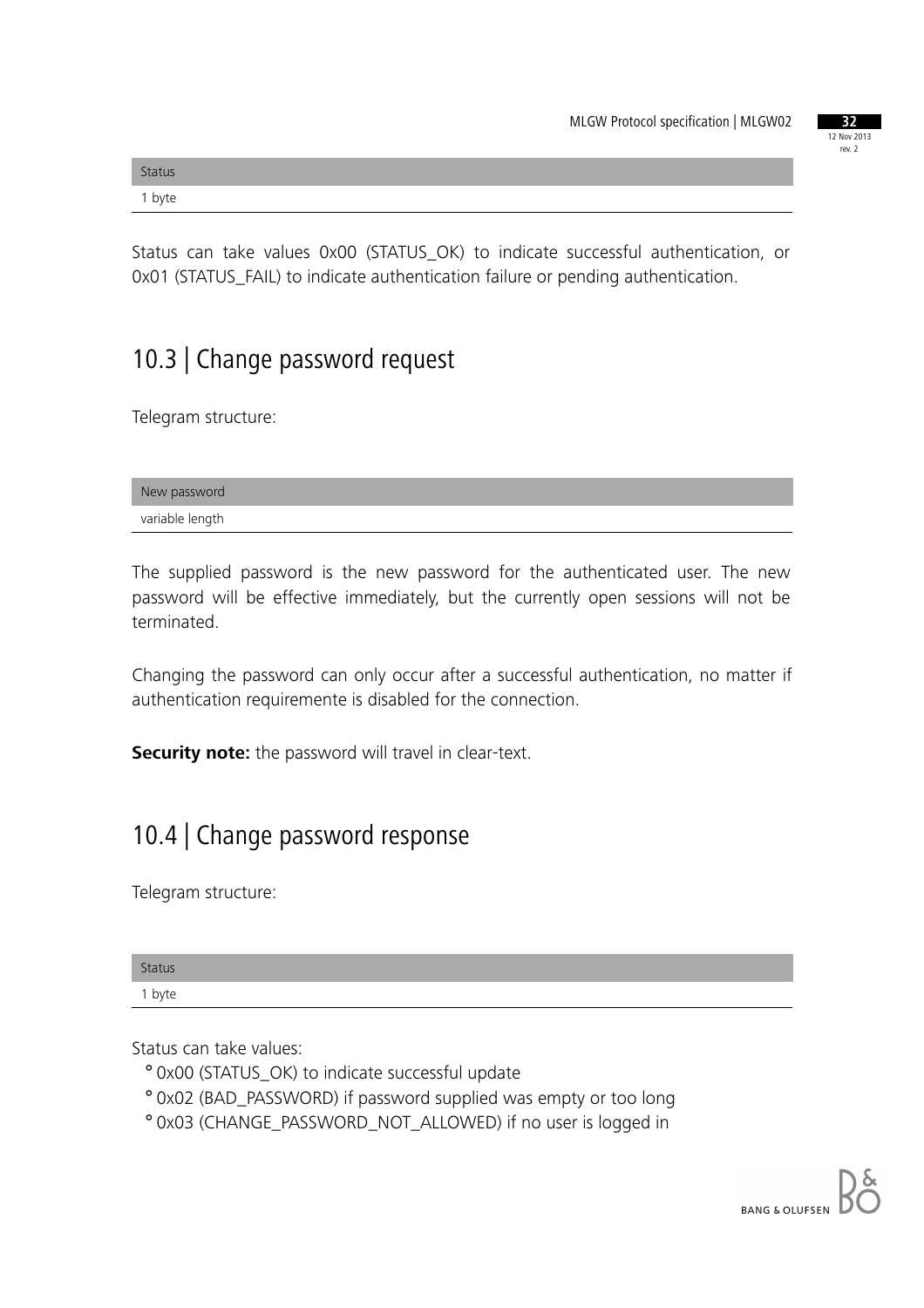

### 10.5 | Secure login Request

Telegram structure:

| Username+hash_string |  |
|----------------------|--|
| variable length      |  |

The username + hash combination is encoded as follows:

° All encoding is UTF-8

° The string consists of the concatenation of the user name, followed by the byte 0x00, followed by the hash string.

° The hash string is the binary representation of the hash value (e.g. as returned by OpenSSL MD5 function).

° The hash value is the MD5 algorithm applied to the concatenation of the user name and the password (all previously encoded in UTF-8).

Example for user 'peter' password 'oneTWOthree'

° concatenated user + password: 'peteroneTWOthree'

° MD5 ("peteroneTWOthree") = 8213fa3500eef8d543fcaa4c5f742b23

° payload is concatenation of 'peter', \0, \82, \13, ..., \2b, \23

**Security note:** this login telegram avoids sending the user password in clear text over the network. However, this is not a challenge-response mechanism; the returned hash is always the same and could be reused by an attacker.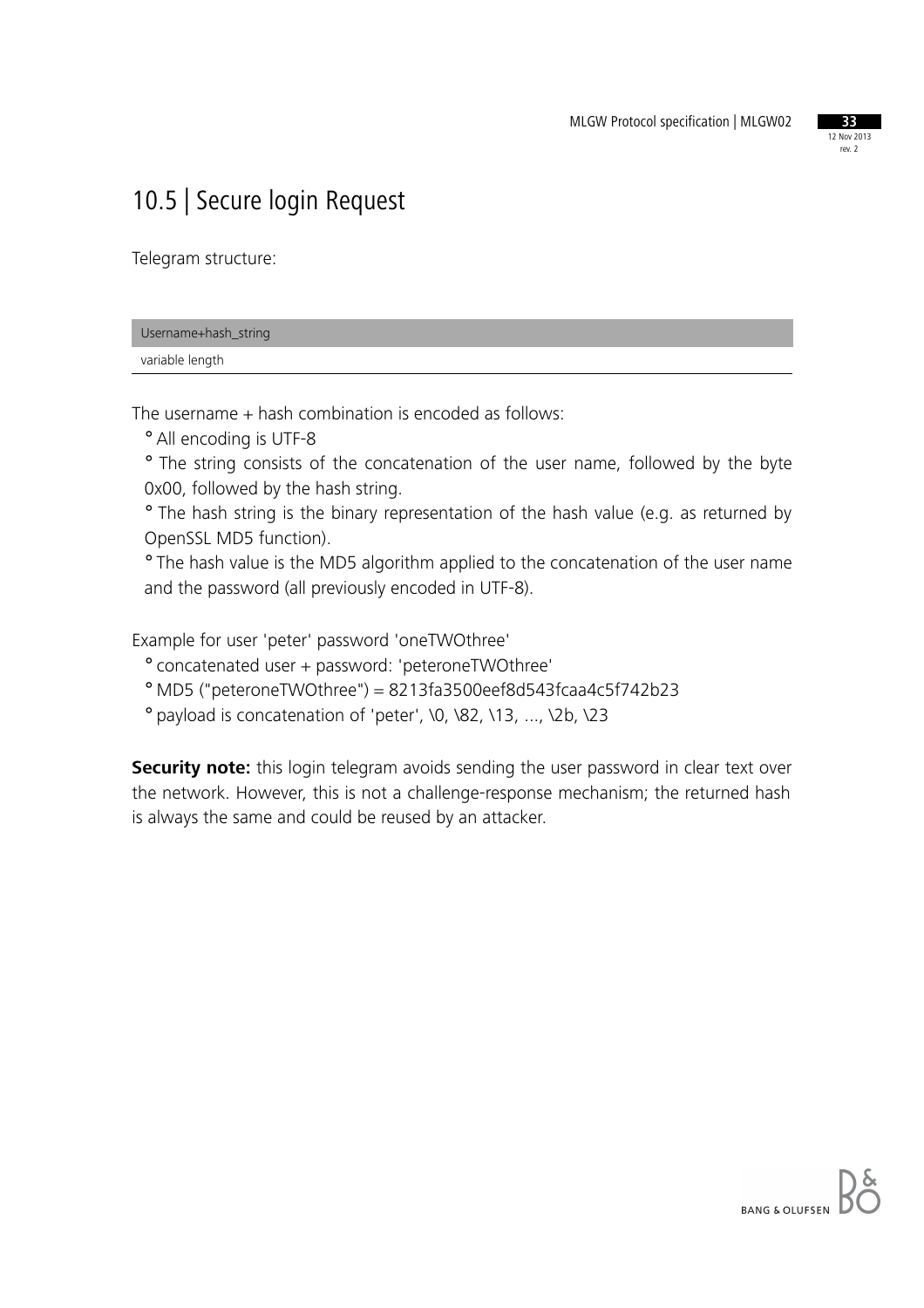

### 11 | Ping-pong test messages .....................................................................................................................................

These messages are intended for testing MLGW Protocol connectivity.

Upon receiving a Ping telegram from the controller, MLGW will respond with a Pong telegram (unless authentication is pending, in which case a negative login status will be sent back).

Telegram structure: Ping and Pong telegrams contain no payload.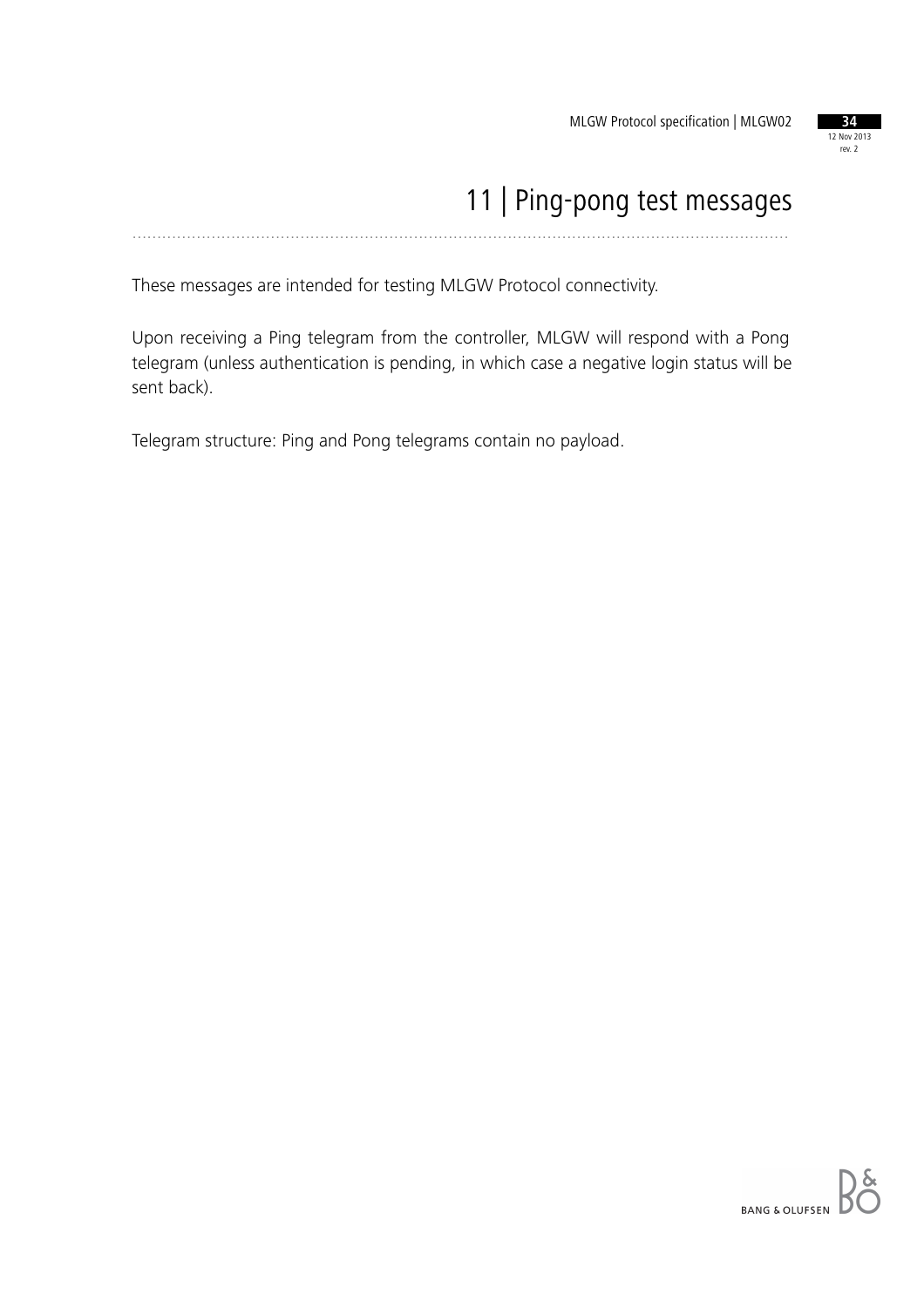

# 12 | Configuration change notification

.....................................................................................................................................

This telegram is generated by MLGW whenever the active configuration changes (i.e. whenever the controller starts, or TEST / SAVE / CANCEL / DISCARD / PREVIOUS buttons are selected on the configuration GUI).

The controller / mobile application may choose to reload the configuration information to reflect the new setup.